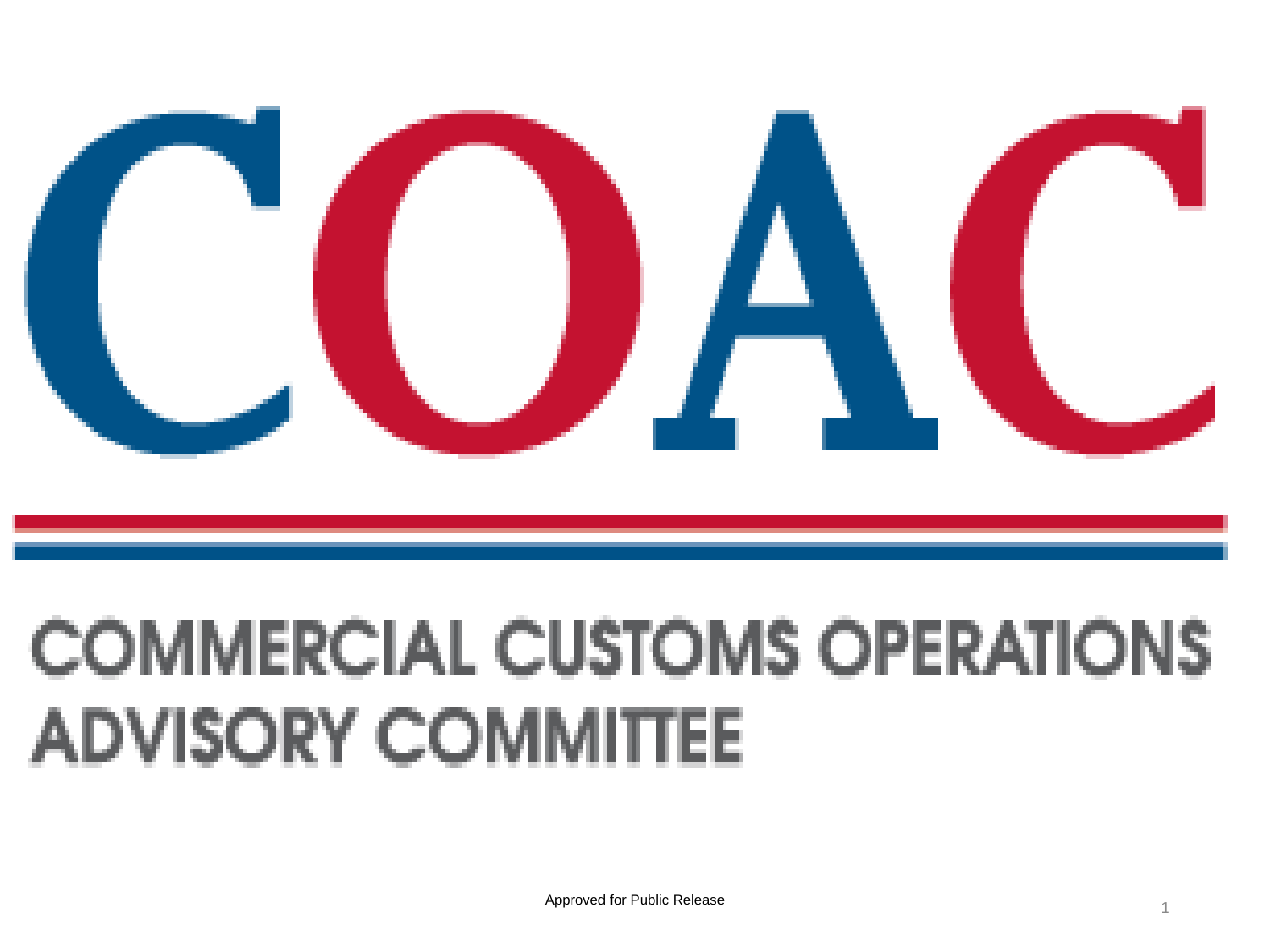**Commercial Customs Operations Advisory Committee (COAC) to U.S. Customs and Border Protection** 

#### **U.S. Customs and Border Protection (CBP) Washington, DC**

#### **November 14, 2017 1:00 p.m. – 5:00 p.m.**



**UMERCIAL CUSTOMS OPERATIONS ADVISORY COMMITTEE** 

Approved for Public Release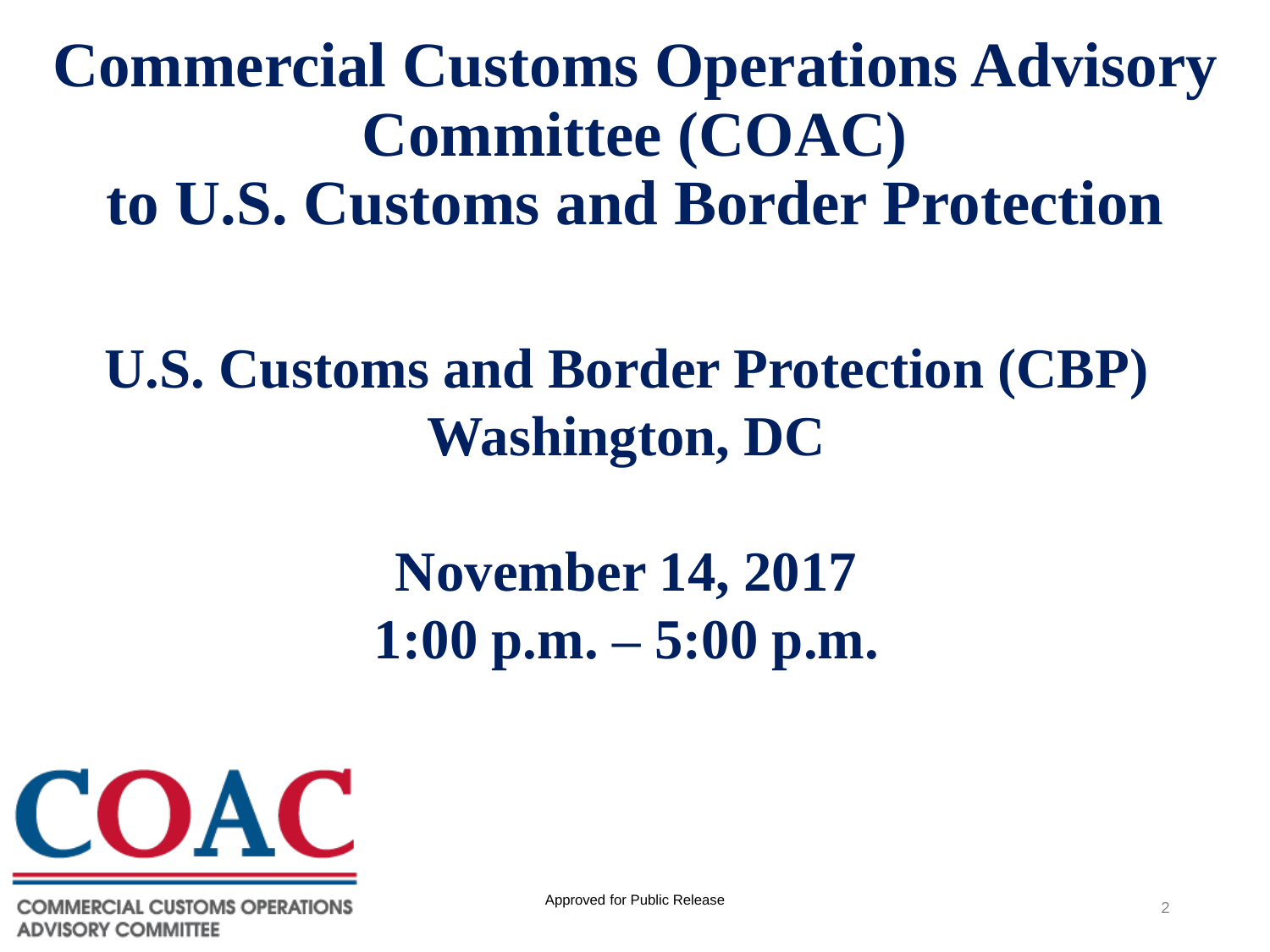### **Committee Welcome and Roll Call**

#### **CBP: Bradley Hayes,** Executive Director Office of Trade Relations Office of the Commissioner U.S. Customs and Border Protection



**COMMERCIAL CUSTOMS OPERATIONS ADVISORY COMMITTEE**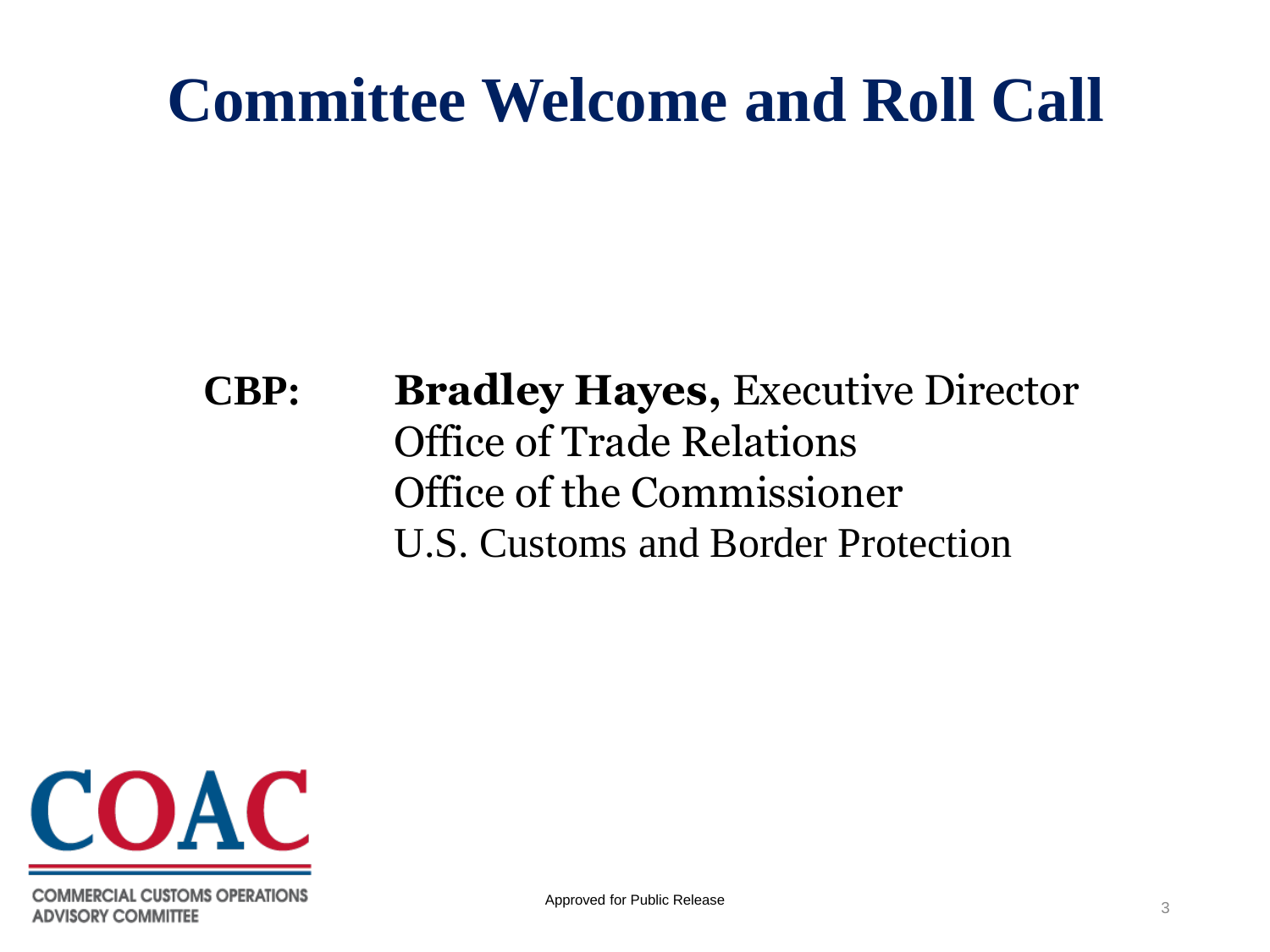## **Opening Remarks**

**CBP: Kevin McAleenan,** Acting Commissioner, U.S. Customs and Border Protection

- **Treasury: Timothy Skud**, Deputy Assistant Secretary Tax, Trade & Tariff Policy, Department of the Treasury
- **DHS: Michael Dougherty**, Assistant Secretary, Border Immigration, and Trade, DHS
- **ICE: Pete Edge**, Acting Deputy Director, HSI-ICE
- **COAC: Vincent Iacopella**, Member **Julie Ann Parks**, Member

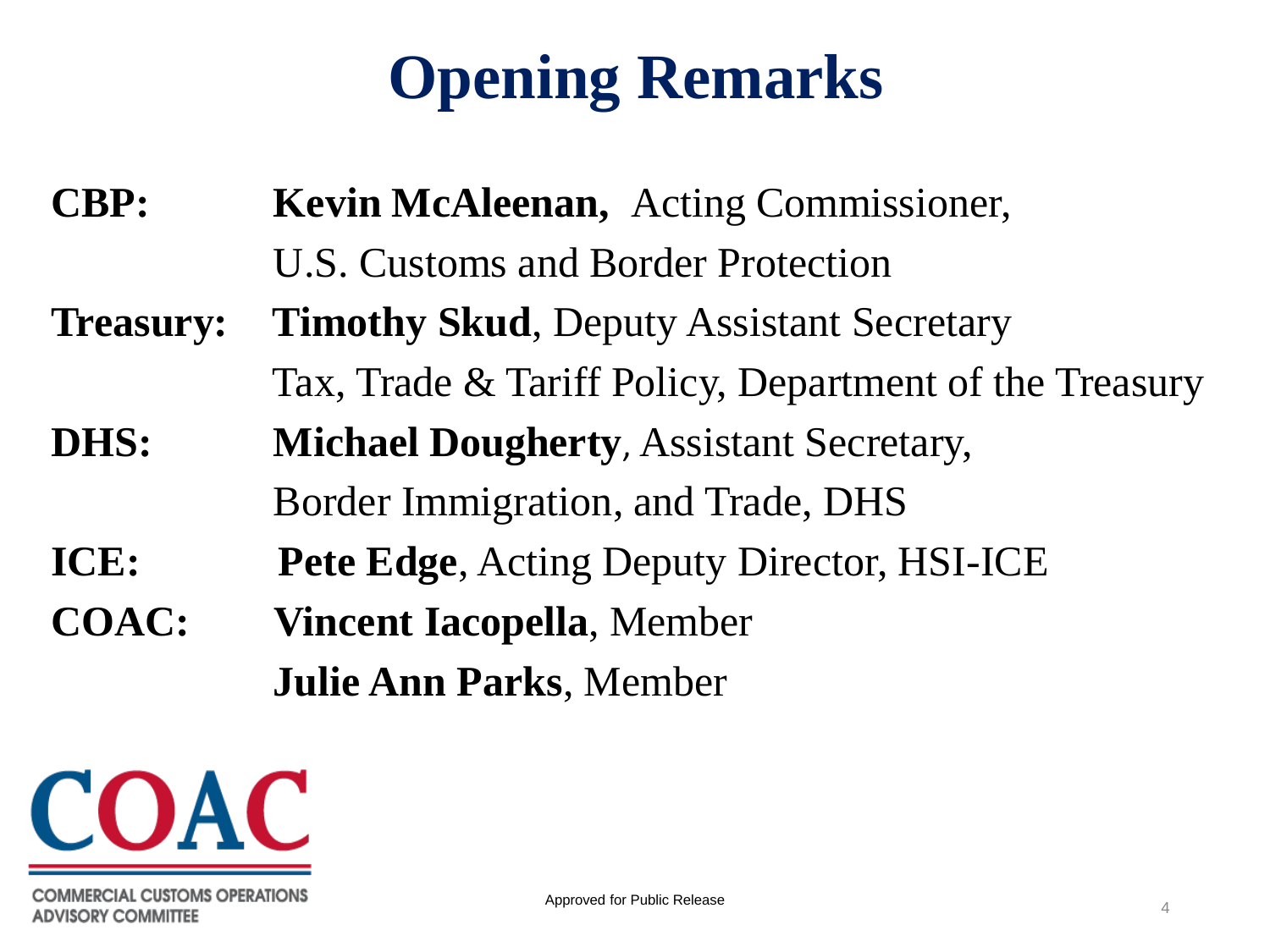#### **Trade Modernization Subcommittee**

**CBP: John Leonard**, Executive Director, Trade Policy and Programs, Office of Trade

**COAC: Lenny Feldman**, Member **Cindy Allen**, Member

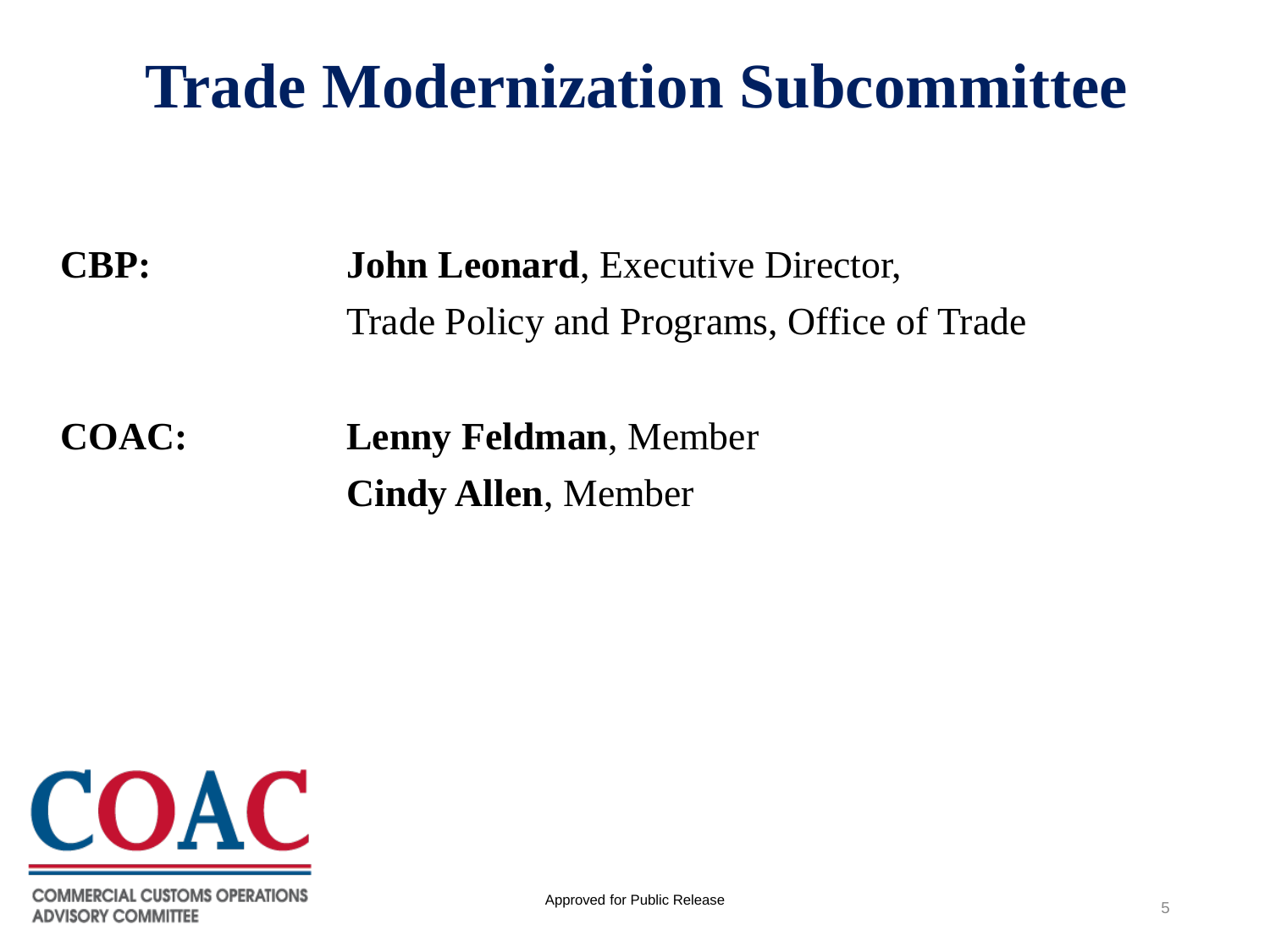### **One U.S. Government Subcommittee**

**CBP: Deborah Augustin,** Executive Director, Trade Transformation Office, Office of Trade

> **John Leonard**, Executive Director, Trade Policy & Programs, Office of Trade

**COAC: Susie Hoeger**, Member **Amy Magnus,** Member

**GUEST: Sheila Einsweiler,** Senior Wildlife Inspector Fish & Wildlife Service

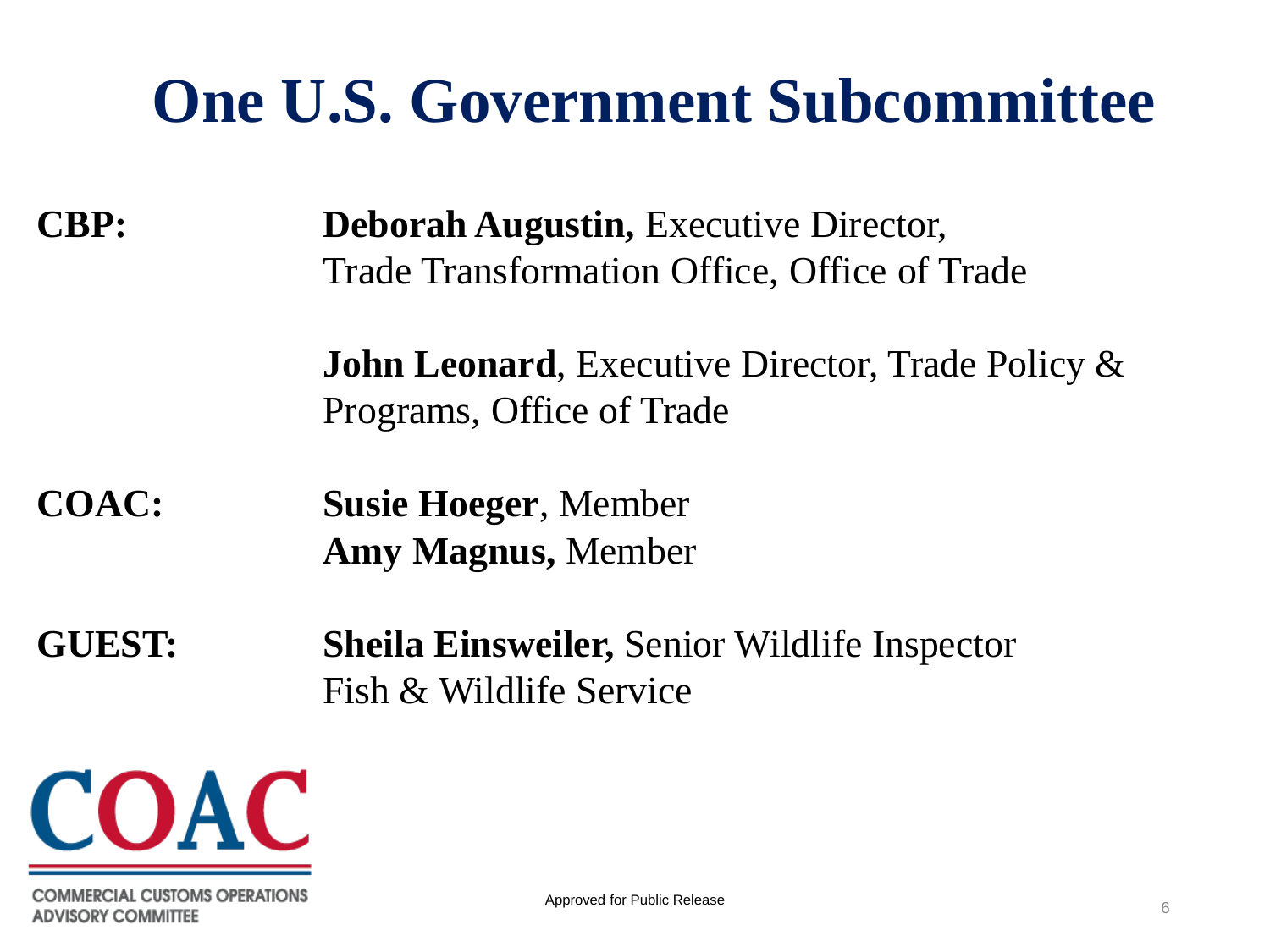#### **One U.S. Government Subcommittee Technical and Operations Outages**

- 1) COAC recommends CBP establish nationally coordinated uniform procedures for system disruptions regardless of port or mode of transportation, documented in writing and publically available to the trade. The procedure should include the specific required data elements for release during a system disruption.
- 2) COAC recommends CBP establish a procedure to allow software vendors and or software self-programmers to contact directly OneNet support rather than going through ACE helpdesk when experiencing VPN connectivity issues.

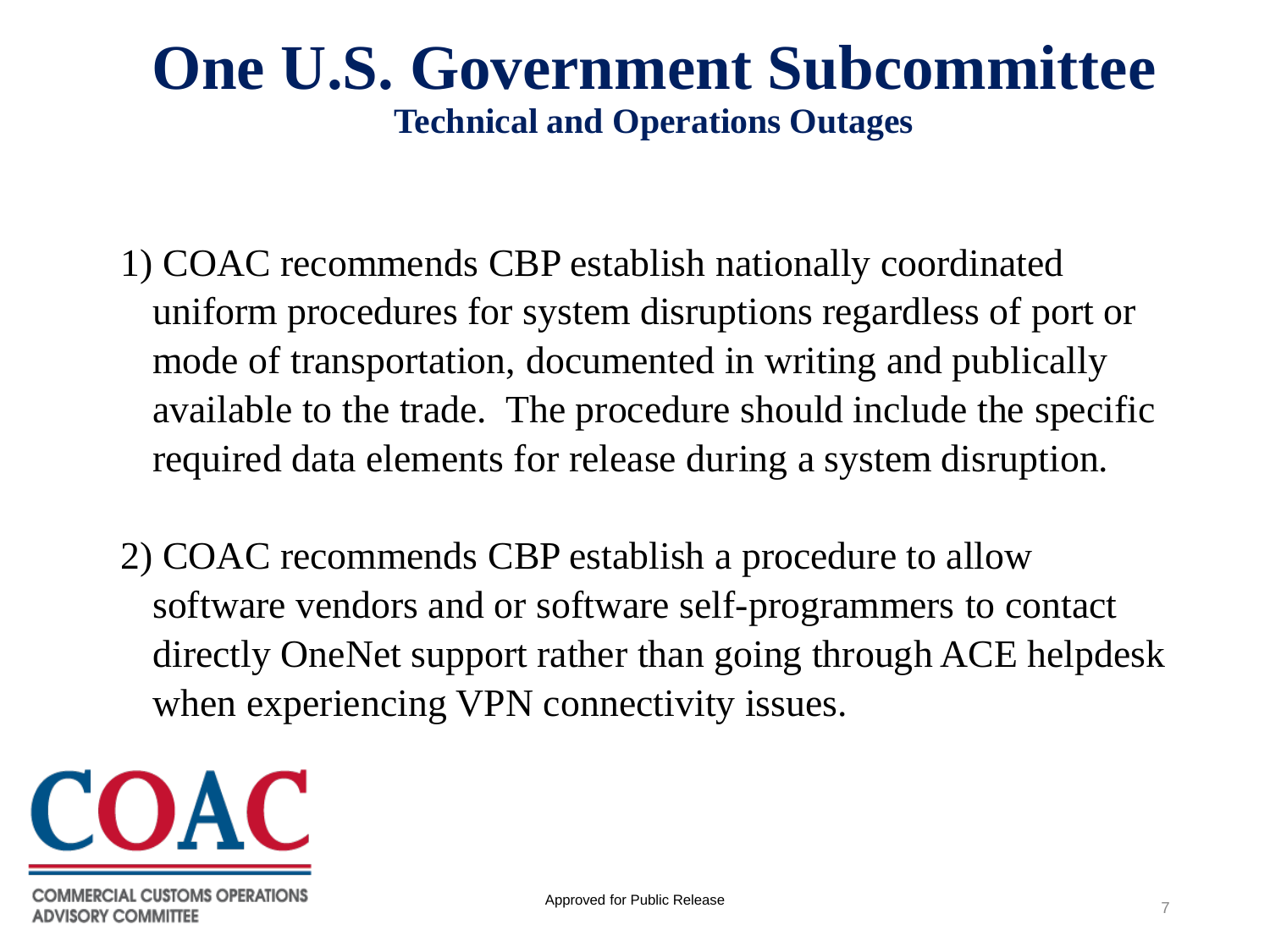#### **One U.S. Government Subcommittee Technical and Operations Outages**

3) COAC recommends CBP create a communication procedure to provide an early warning notification to software vendors and software self-programmers of a potential unplanned system disruption.

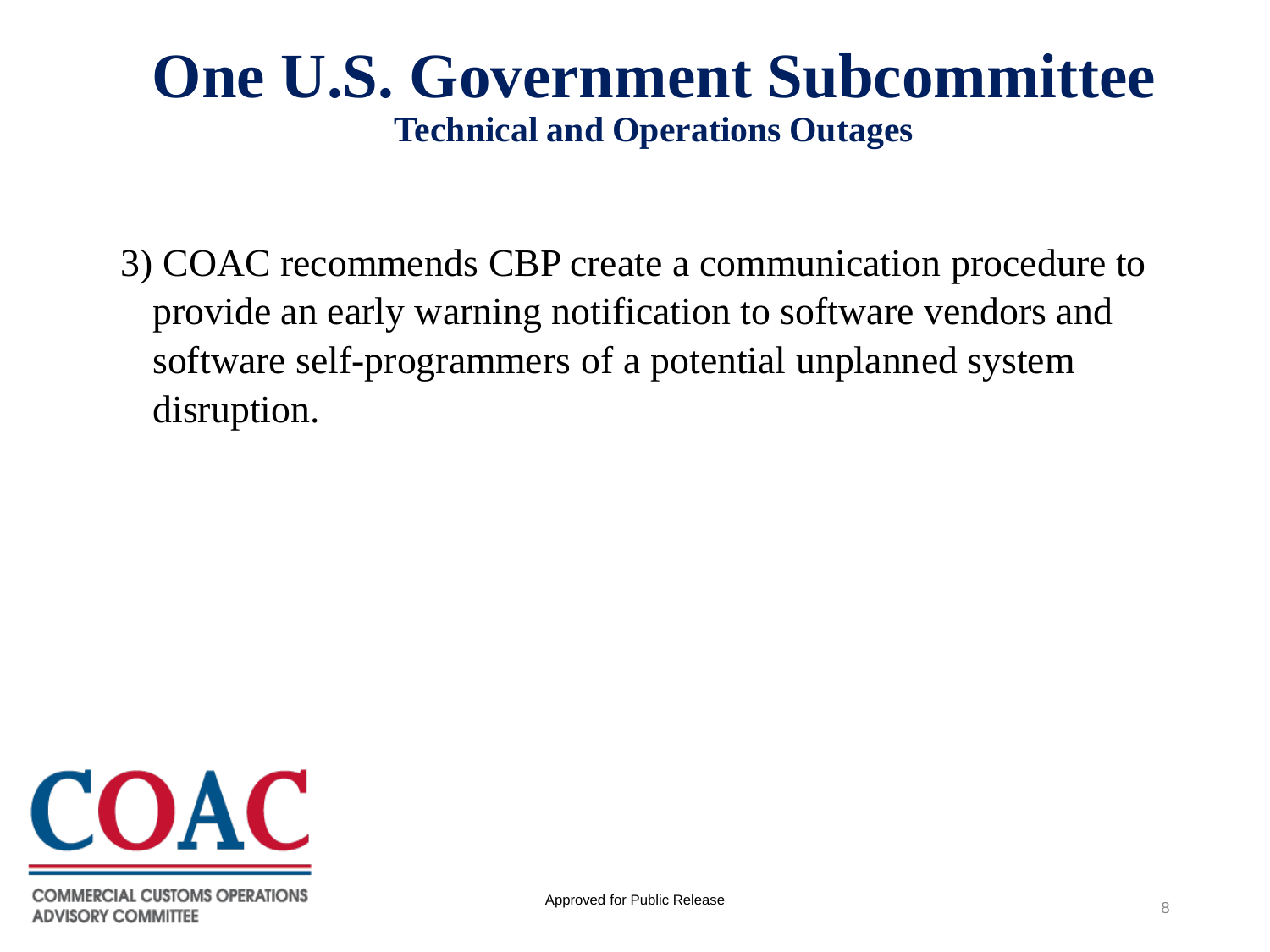#### **One U.S. Government Subcommittee Technical and Operations Outages**

- 4) COAC recommends ACE Availability Dashboard be enhanced as follows:
	- Provide Real-time, accurate status visibility of the processes including but not limited to - trouble with outbound queues
	- Provide an alert when a status changes
	- Provide visibility to categories not currently available such as: Manifest – air, sea, rail, truck, FAST; specific PGAs, e214/FTZ; statements; QPWP/Inbond; ACAS; full ISF process
	- Reflect CBPs planned outages and retain historical activity

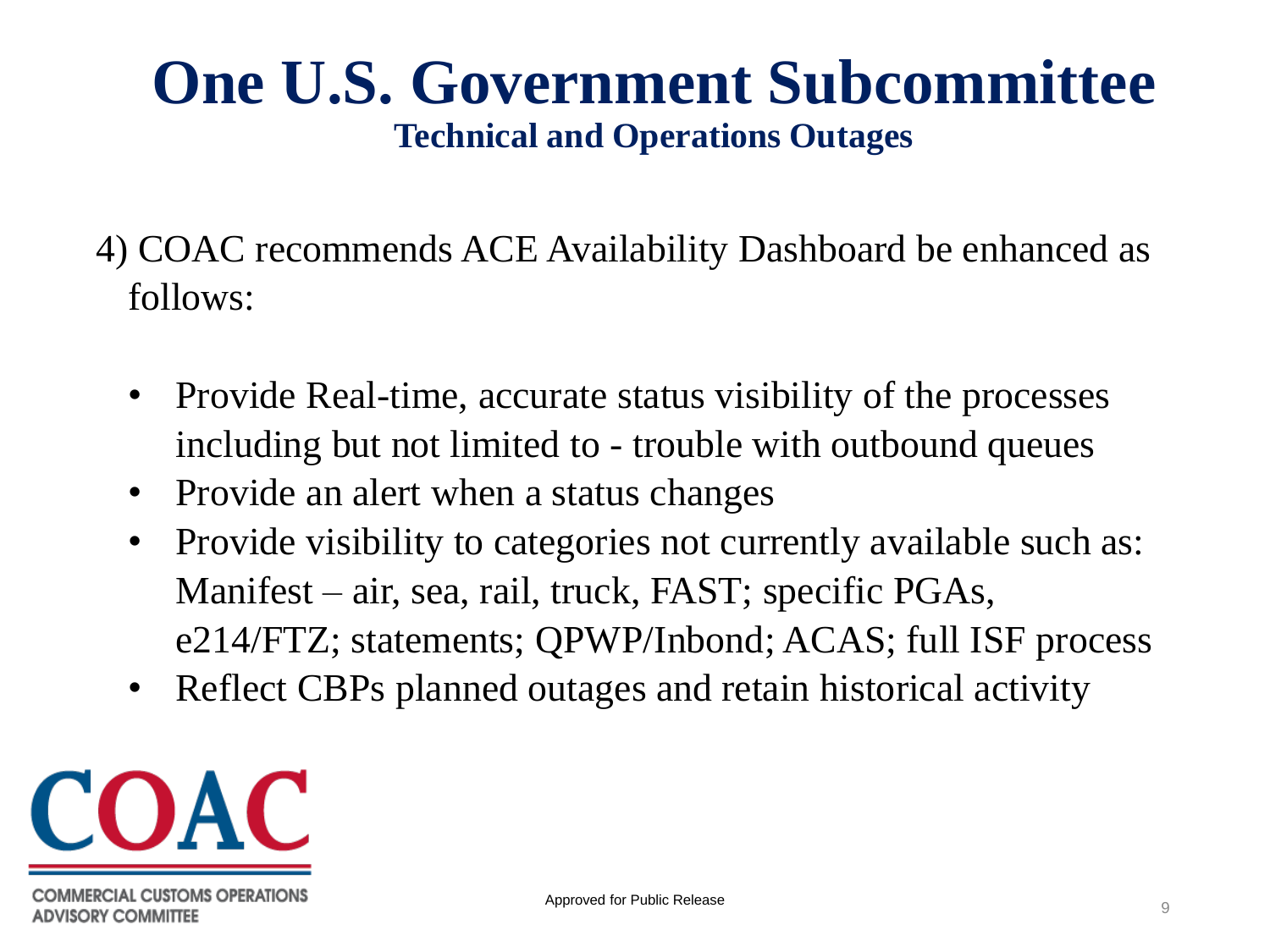#### **One U.S. Government Subcommittee Technical and Operations Outages**

- 5) COAC recommends when systems are recovered after a filer or CBP system disruption, CBP will not manually amend or back date the release date to the date of arrival.
- 6) COAC recommends CBP create a pro-active review process prior to issuing liquidated damage cases for filings that may have been connected to a system disruption.

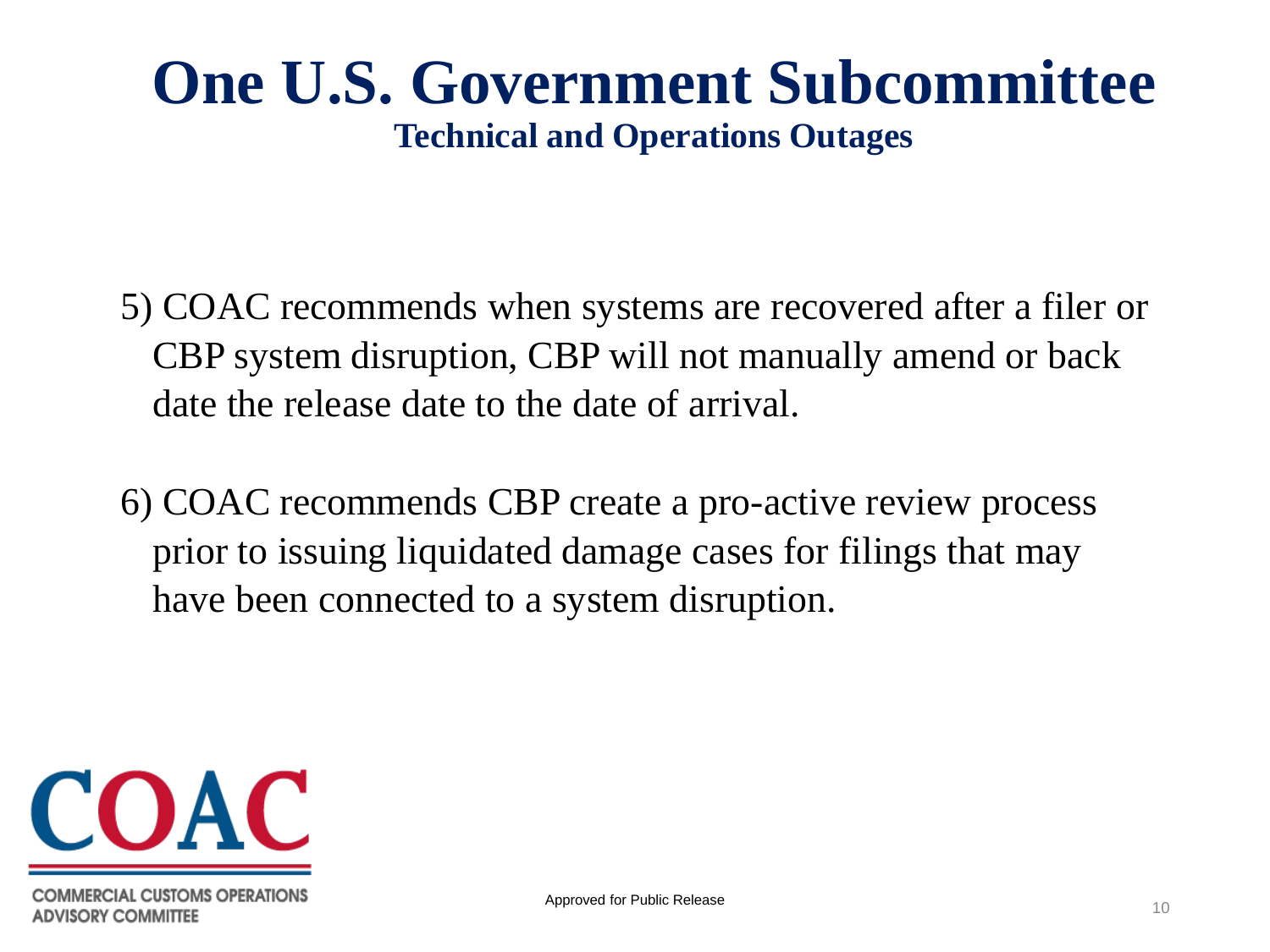# **Public Comment Period**

Please send in your comments or questions via the Chat box in the webinar.

Your comments will be read into the public record and CBP will respond during the public comment period noted on the agenda if time permits.

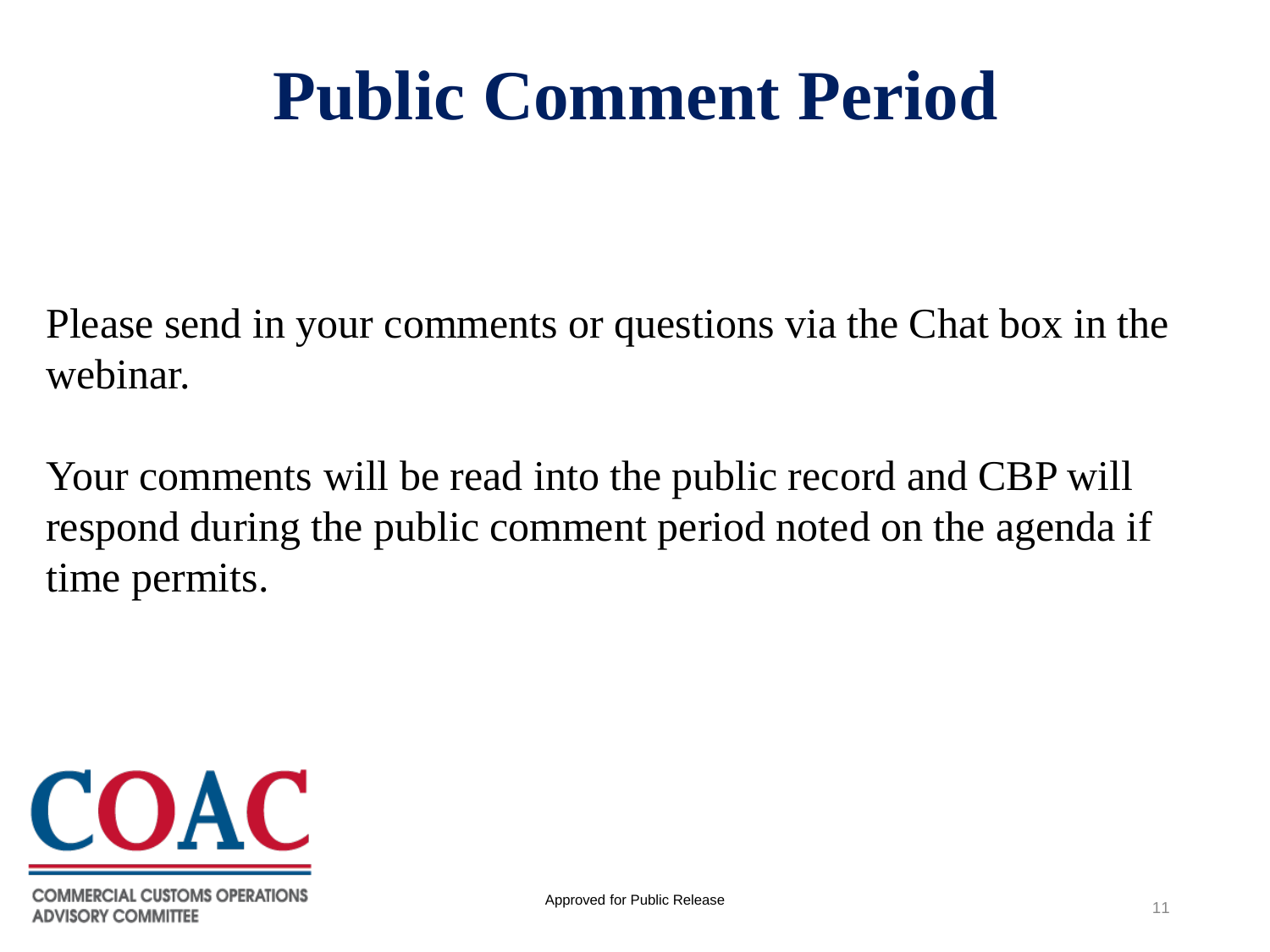### **Trusted Trader Subcommittee**

- **CBP: Liz Schmelzinger**, Director, Customs Trade Partnership Against Terrorism (CTPAT), Cargo and Conveyance Security, Office of Field Operations
- **COAC: Alexandra Latham**, Member **Michael Young**, Member

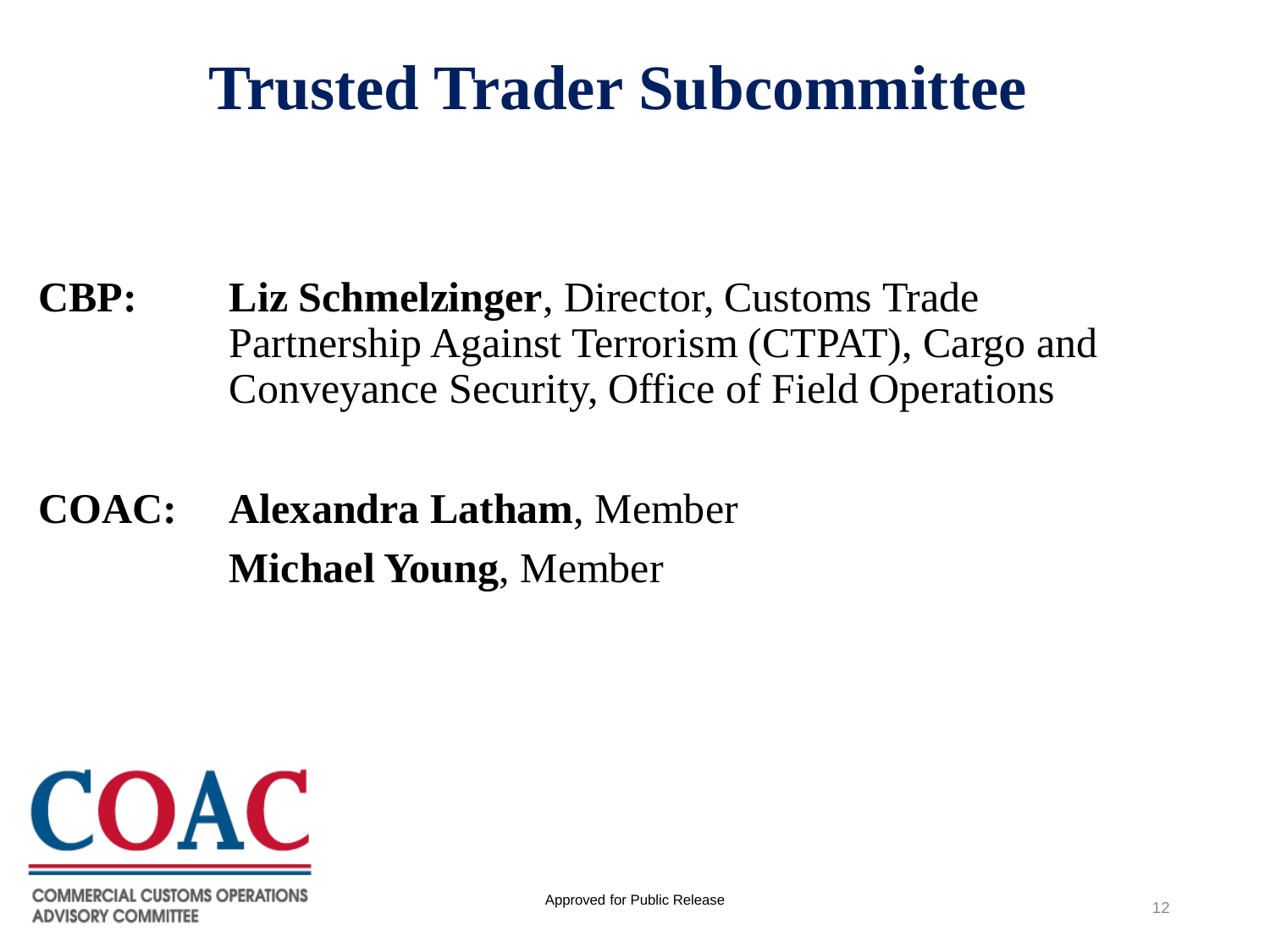# **Public Comment Period**

Please send in your comments or questions via the Chat box in the webinar.

Your comments will be read into the public record and CBP will respond during the public comment period noted on the agenda if time permits.

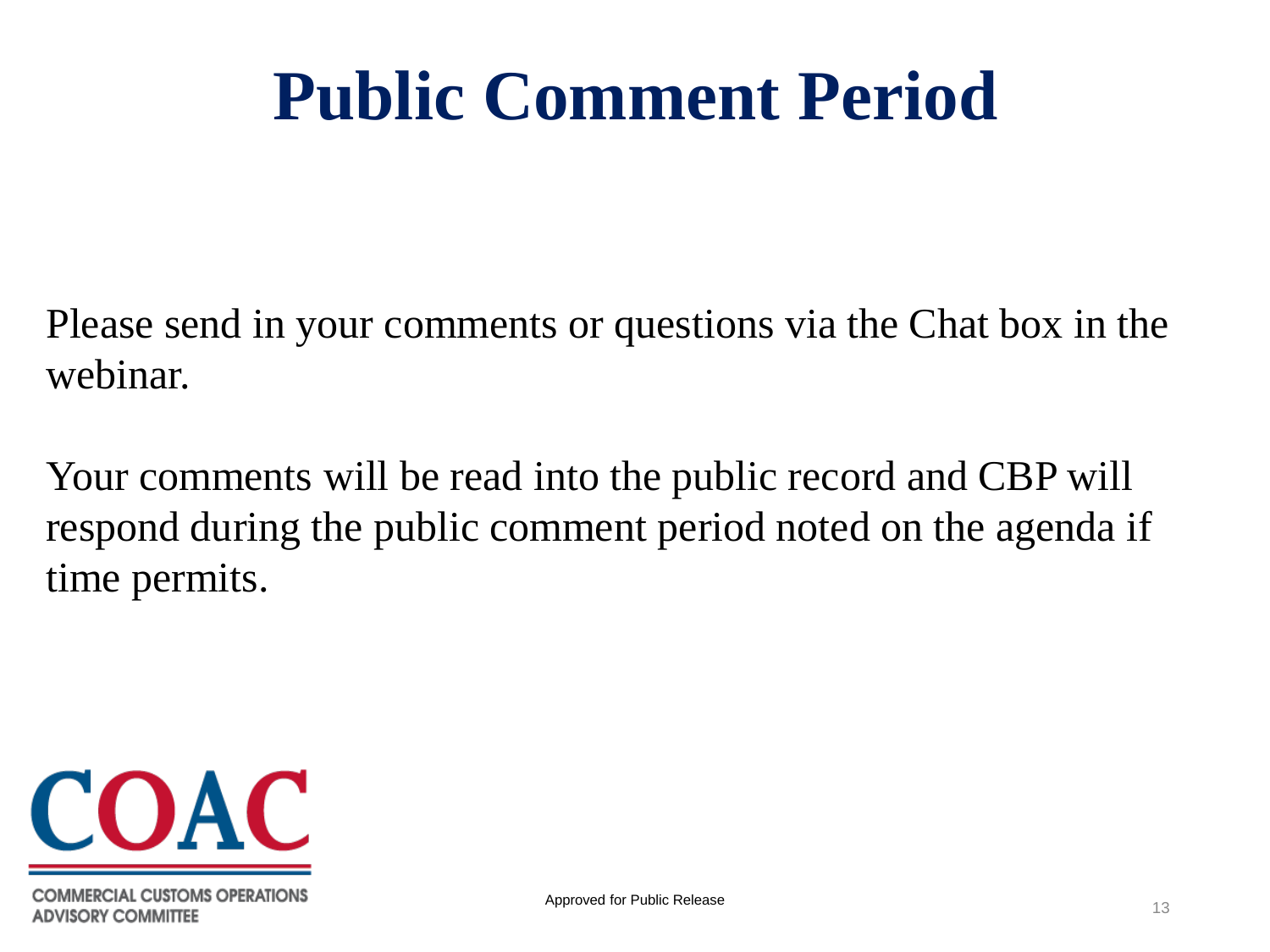#### **Break**

#### We will be taking a ten minute health break and will resume with the COAC meeting shortly.



**COMMERCIAL CUSTOMS OPERATIONS ADVISORY COMMITTEE**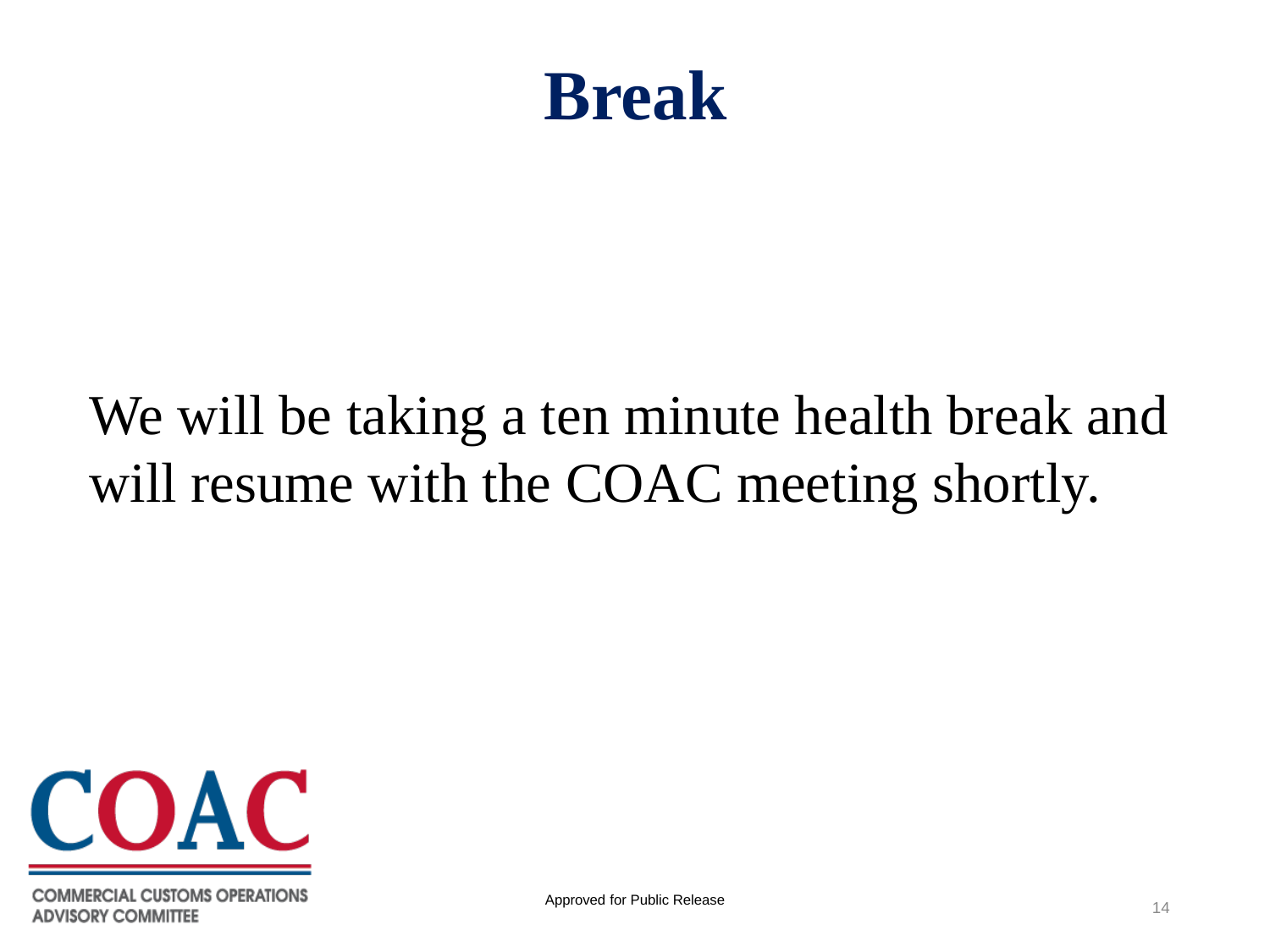**CBP: Deborah Augustin,** Executive Director, Trade Transformation Office, Office of Trade **James Swanson**, Director, Cargo and Conveyance Security, Office of Field Operations

**COAC: Elizabeth Merritt**, Member **Heidi Bray**, Member

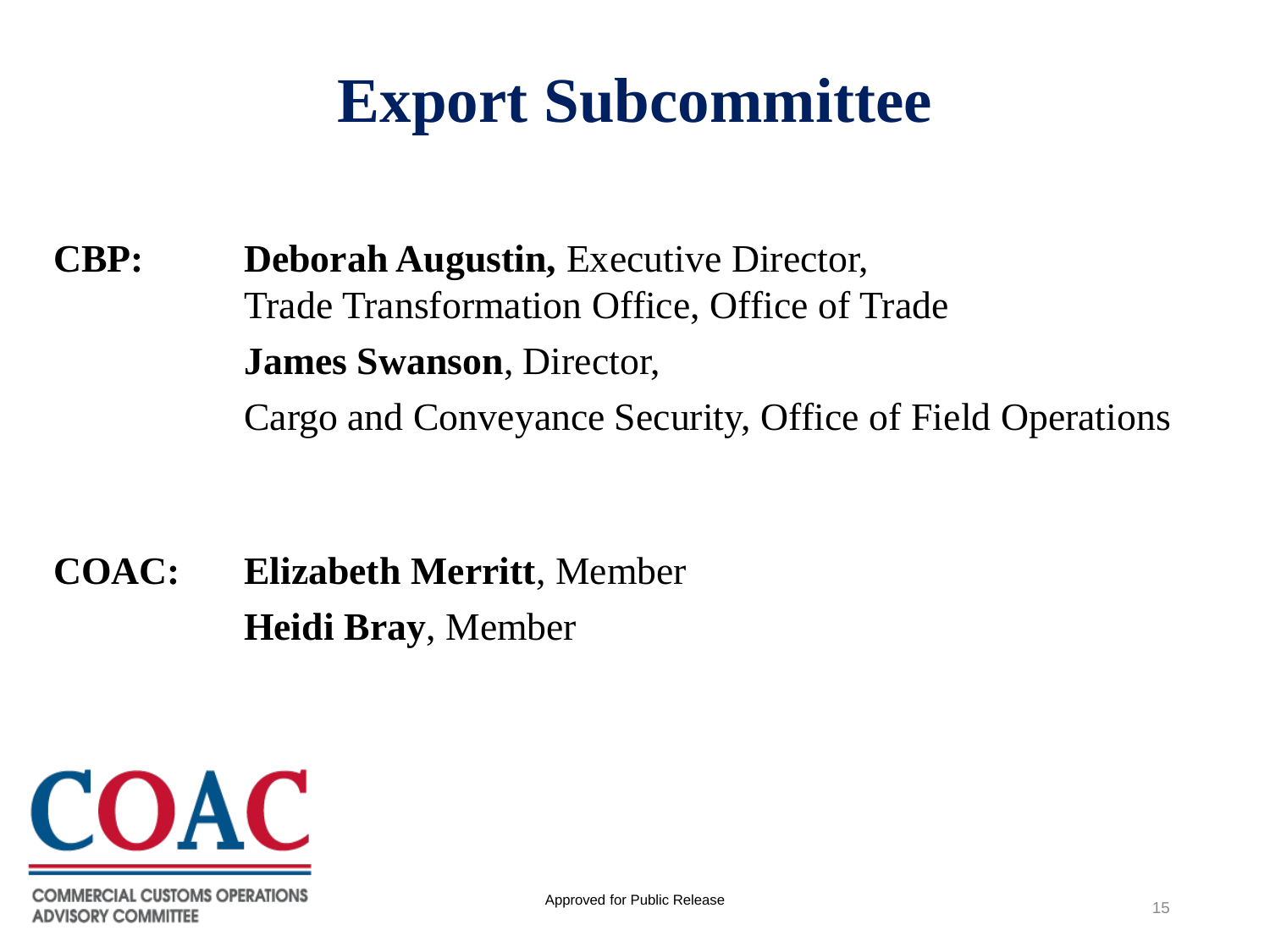Recommendation 1: In onboarding new participants into the air, ocean and rail manifest pilots, CBP has chosen to decentralize the connectivity and testing processes to the ACE Client Reps. Unfortunately, this core and dedicated group of professionals has been and remains busy with issues stemming from mandatory ACE implementations, leaving them with insufficient time to dedicate to the voluntary export pilot. We therefore recommend that CBP's Trade Transformation Office identify by December 31, 2017 specific, nonclient rep resources to dedicate to the onboarding process for new air, ocean and rail export manifest pilot participants. We further recommend that CBP stand up a dedicated export technical task force to catalog, prioritize and expeditiously resolve technical issues in order to enhance pilot progress no later than Q1/2018 (CY).

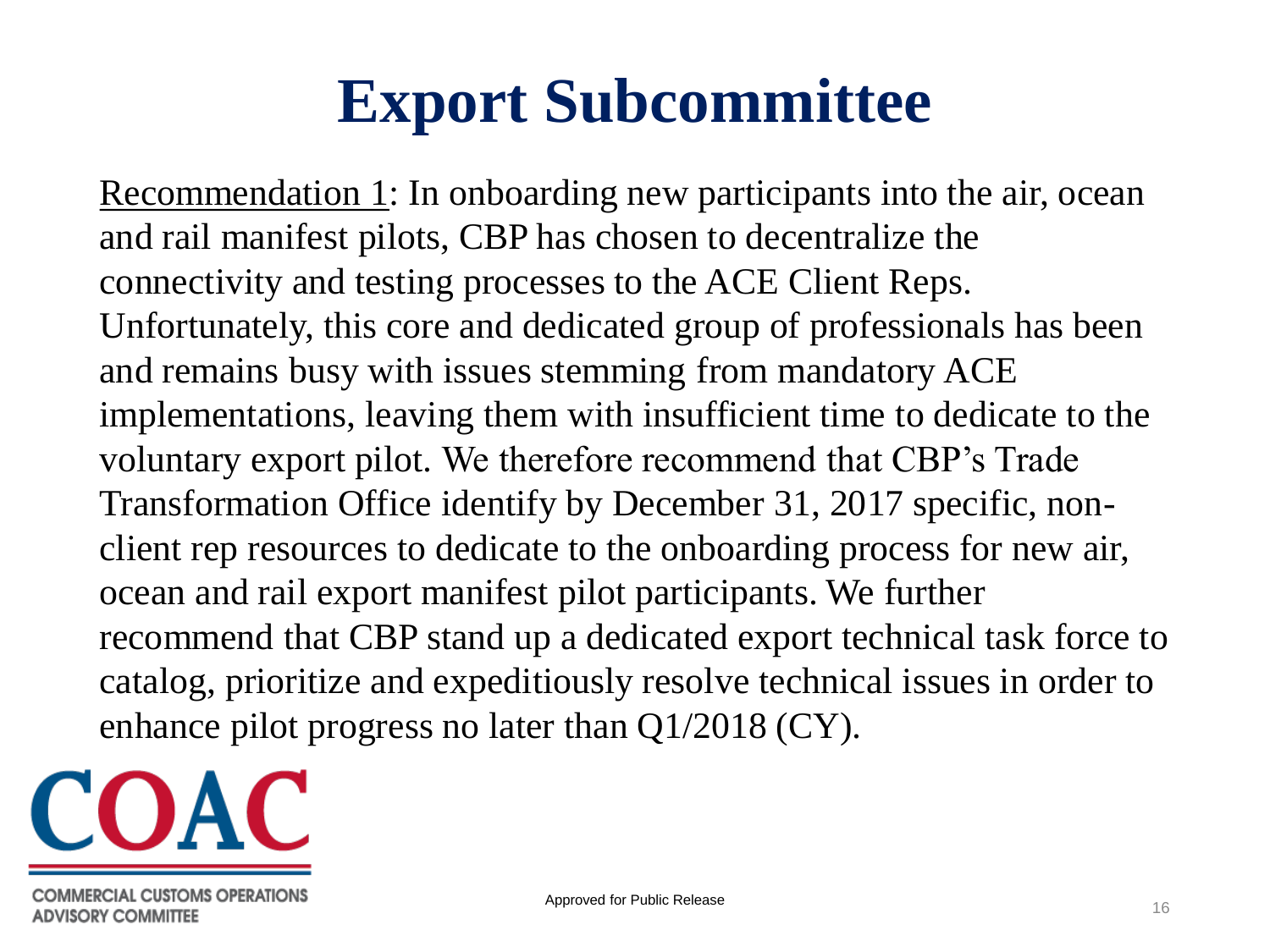Recommendation 2: There is a currently lack of business process, policy and technical documentation regarding pilot processes, in particular those which elaborate timelines, set out response expectations and protocols, and explain how pre-departure targeting and hold resolution policies and procedures will impose minimal negative impact on time-sensitive carrier operations. At the present time, potential participants literally do not know "what they are signing up for" when they join the automated export pilot. We therefore recommend that CBP prioritize the development of written pilot policies and procedures that accord with past and present COAC recommendations and the dissemination thereof in early Q1/2018 (CY) to those who have expressed interest in pilot participation.

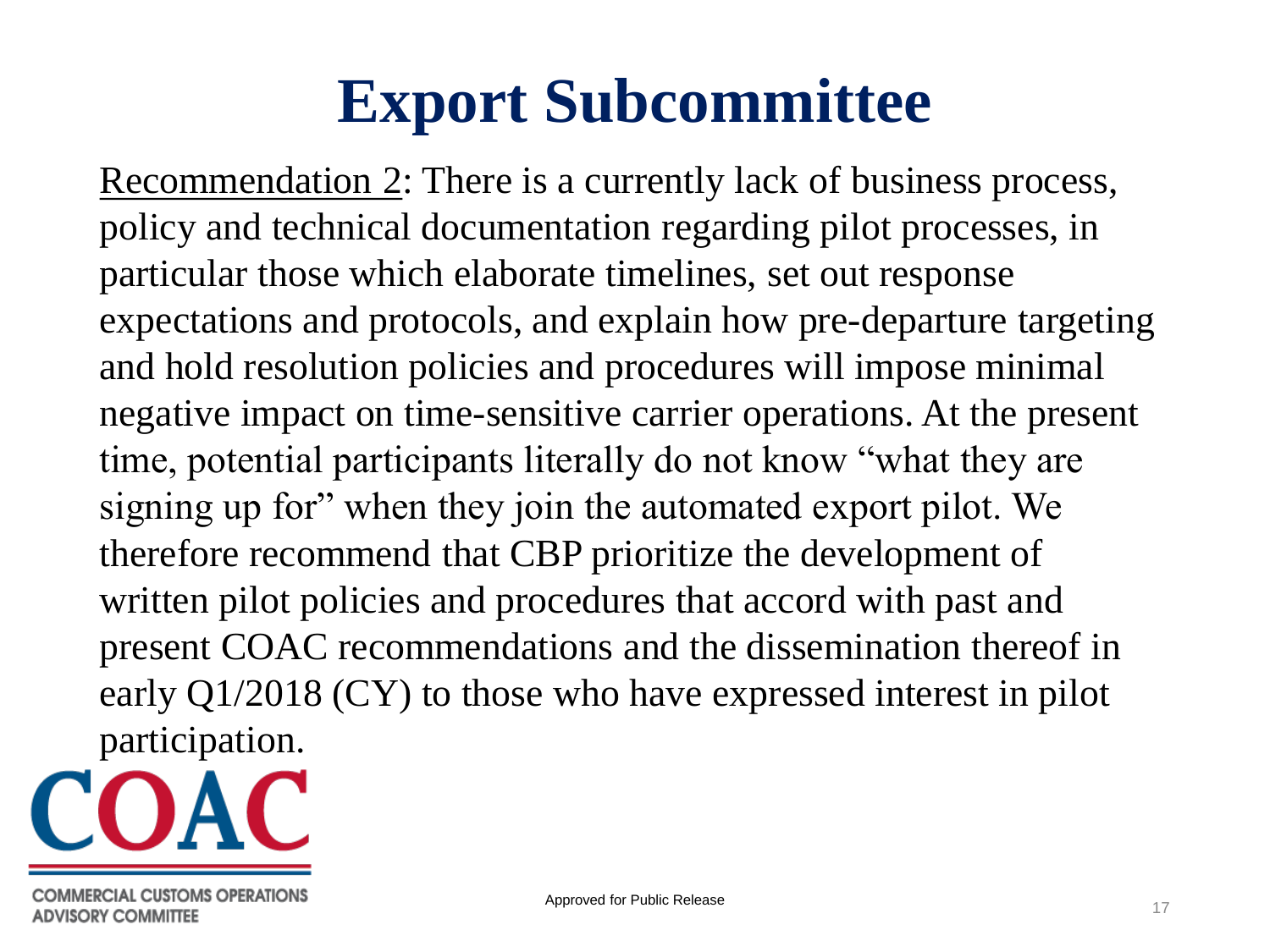Recommendation 3: In order to confirm mutual understanding and allow productive industry-government discussion of any issues requiring resolution, we recommend that CBP promulgate a high-level regulatory "strawman" for each mode of transport that sets forth CBP's vision of how automation will transform the export manifest regulatory regime and the planned structure of the new regulatory approach no later than the end of Q1/2018 (CY).

Recommendation 4: We recommend that CBP enable the earliest possible transmission of 1) ocean house-level bills of lading by NVOCCs, and 2) house air waybills by Indirect Air Carriers (IACs) (freight forwarders that tender cargo to an air carrier), to facilitate early CBP risk assessment and shipment interception prior to the consolidation of cargo at inland ports / nongateway airports and/or at ports/airports of export.

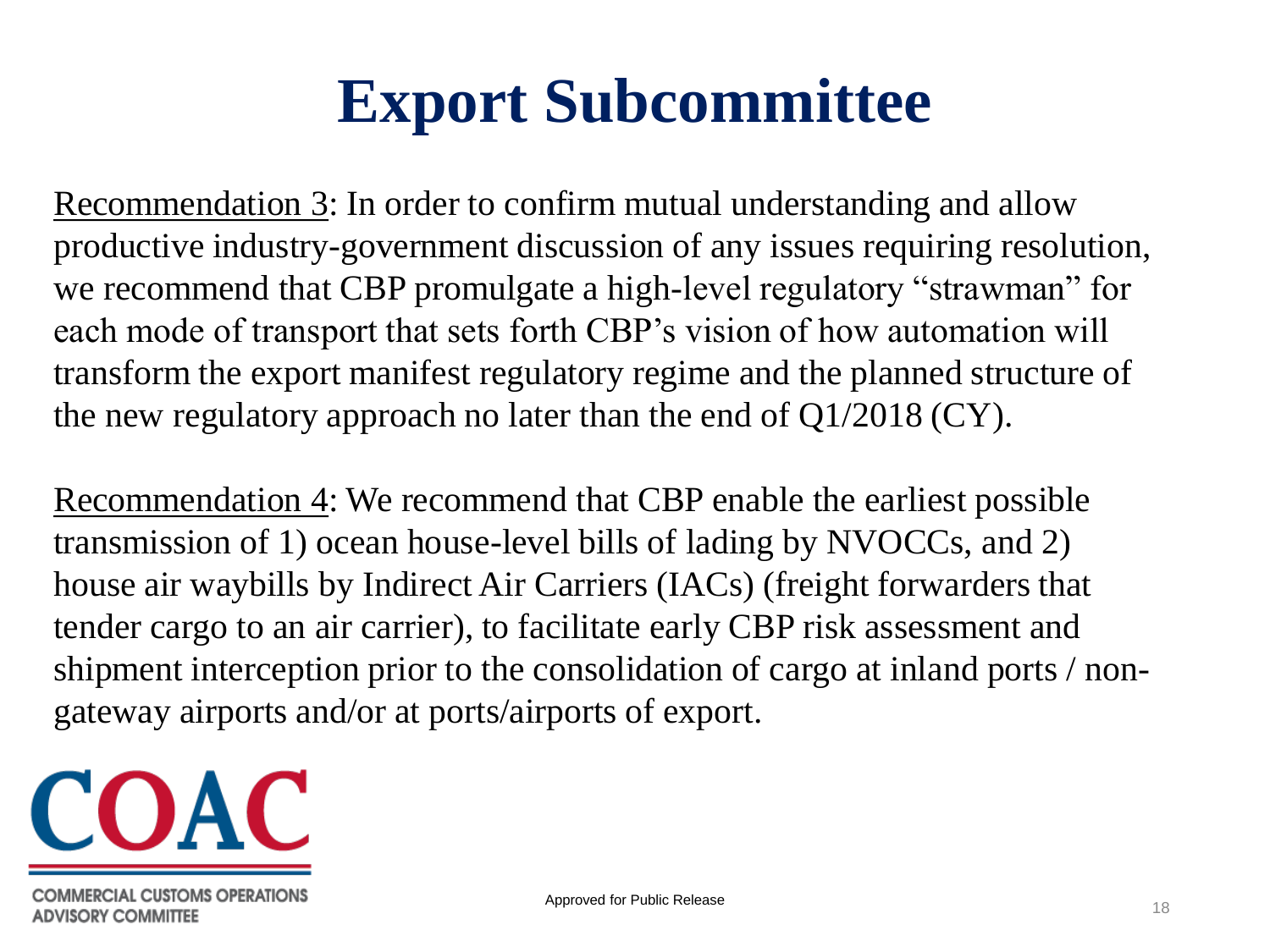Recommendation 5: In the ocean mode, in order to align with CBP's ocean import filing deadline and with the import manifest filing deadlines established by the EU and other jurisdictions to which US export cargo is destined, we recommend that the latest submission time for export ocean bills of lading (including straight, master and house bills) be set at 24 hours prior to vessel loading at the port of exportation.

Recommendation 6: In the air mode, we recommend that the latest possible submission time for 1) house-level air waybills by the IAC, and/or the IAC's agents, and 2) simple bills by shippers, IACs, carriers and/or their agents be harmonized with U.S. Census requirements for AES submission for air shipments.

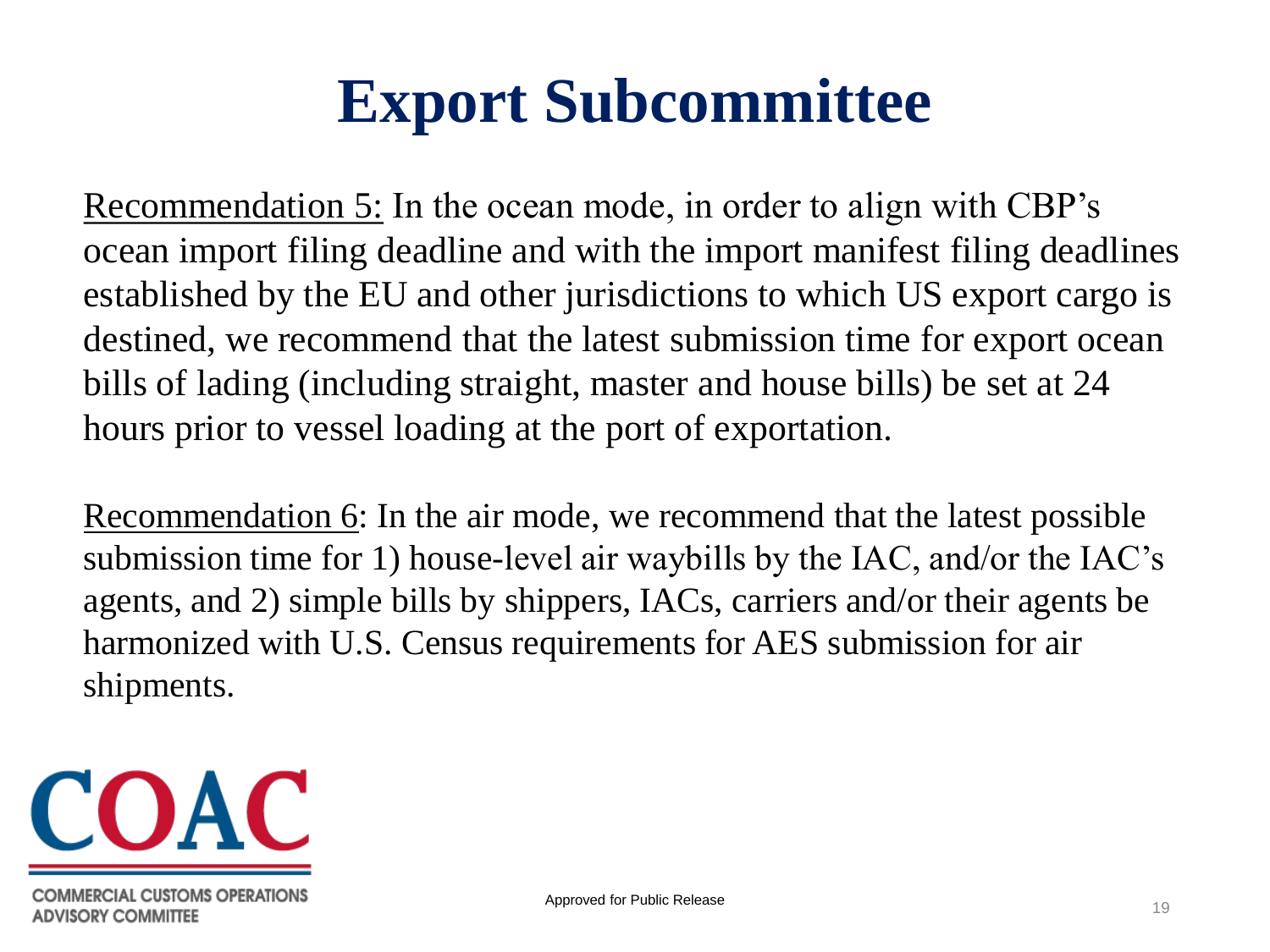Recommendation 7: In the air mode, we recommend that CBP facilitate the earliest possible filing of master-level air waybills by IACs and/or air carriers, and that the latest possible submission time for master-level air waybills be established as prior to aircraft departure from the US.

Recommendation 8: In the air mode, as all necessary data for shipment risk assessment will be provided via house, simple and master air waybill transmissions prior to departure, we recommend that the flight-level manifest be utilized by CBP only as a tool for reconciliation and confirmation of the date and port of export, and not as an element of export targeting.

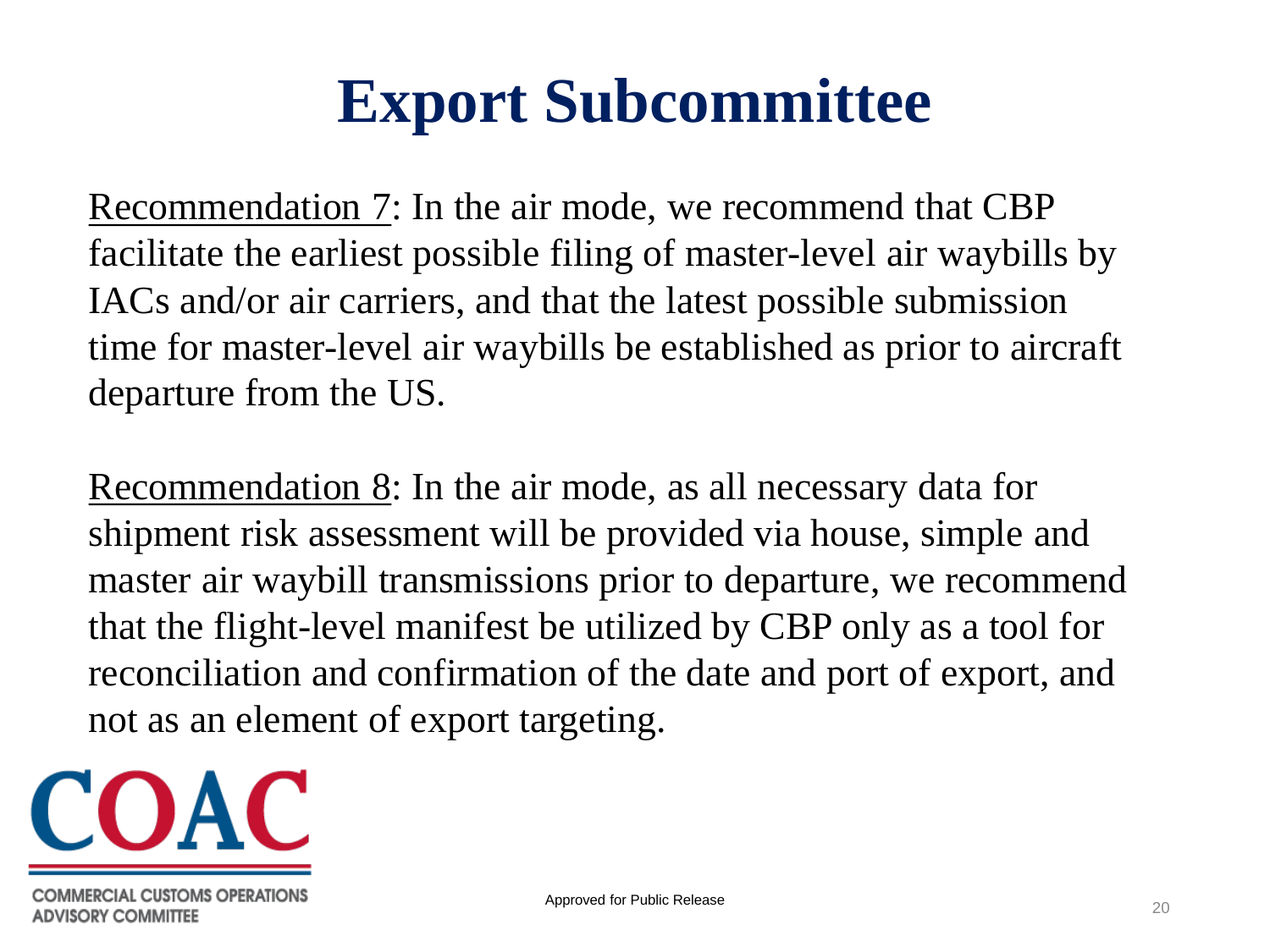Recommendation 9: Recognizing the multiple variables impacting flight capacity and the last-minute nature of flight loading and manifesting, and therefore the need for air carriers to complete post-departure reconciliation prior to transmitting flight-level data, we recommend that the submission timeline for the flight-level manifest be set at several hours after flight departure. We further recommend that an additional 3 business days be provided during which carriers may amend the flight-level manifest transmission without penalty.

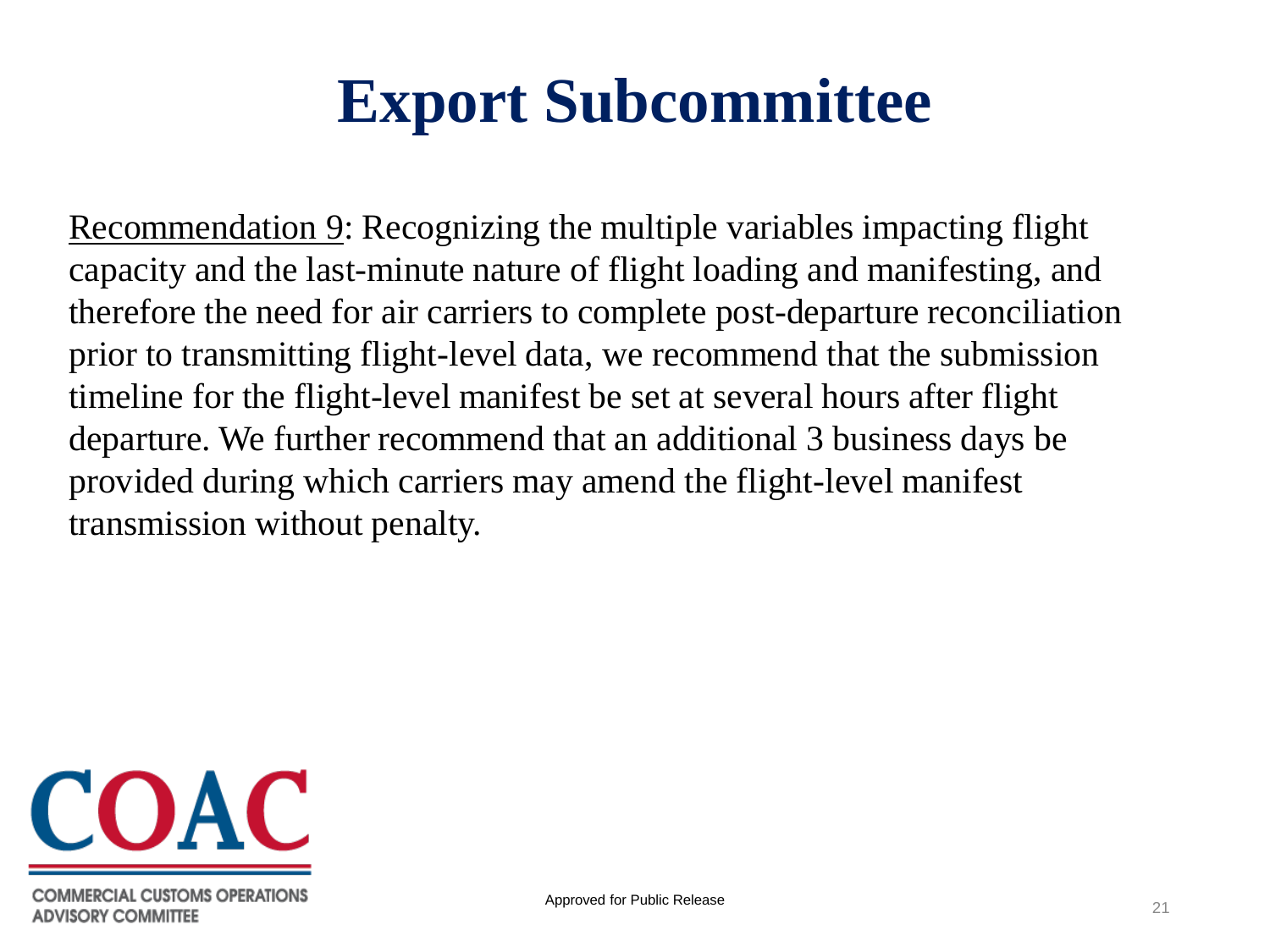<u>Recommendation  $10:$ </u>  $-Air$  – Linking the AES Filing Record to the Export Manifest: For air export shipments that require AES filings, we recommend that CBP and Census link the USPPI's AES filing to the export manifest filing by requiring the USPPI to provide the ITN, AES Downtime citation, or AES Post Departure citation:

- For consolidations, to the Indirect Air Carrier (IAC) (the forwarder that issues the house bill that will be consolidated under an air carrier's master bill), and further that the IAC be required by CBP to include the AES ITN or Downtime / Post Departure citation in its house bill filing to ACE;
- For straight (direct) shipments, to the air carrier, and further that the air carrier be required by CBP to include the AES ITN or Downtime / Post Departure citation in its straight air waybill filing to ACE.

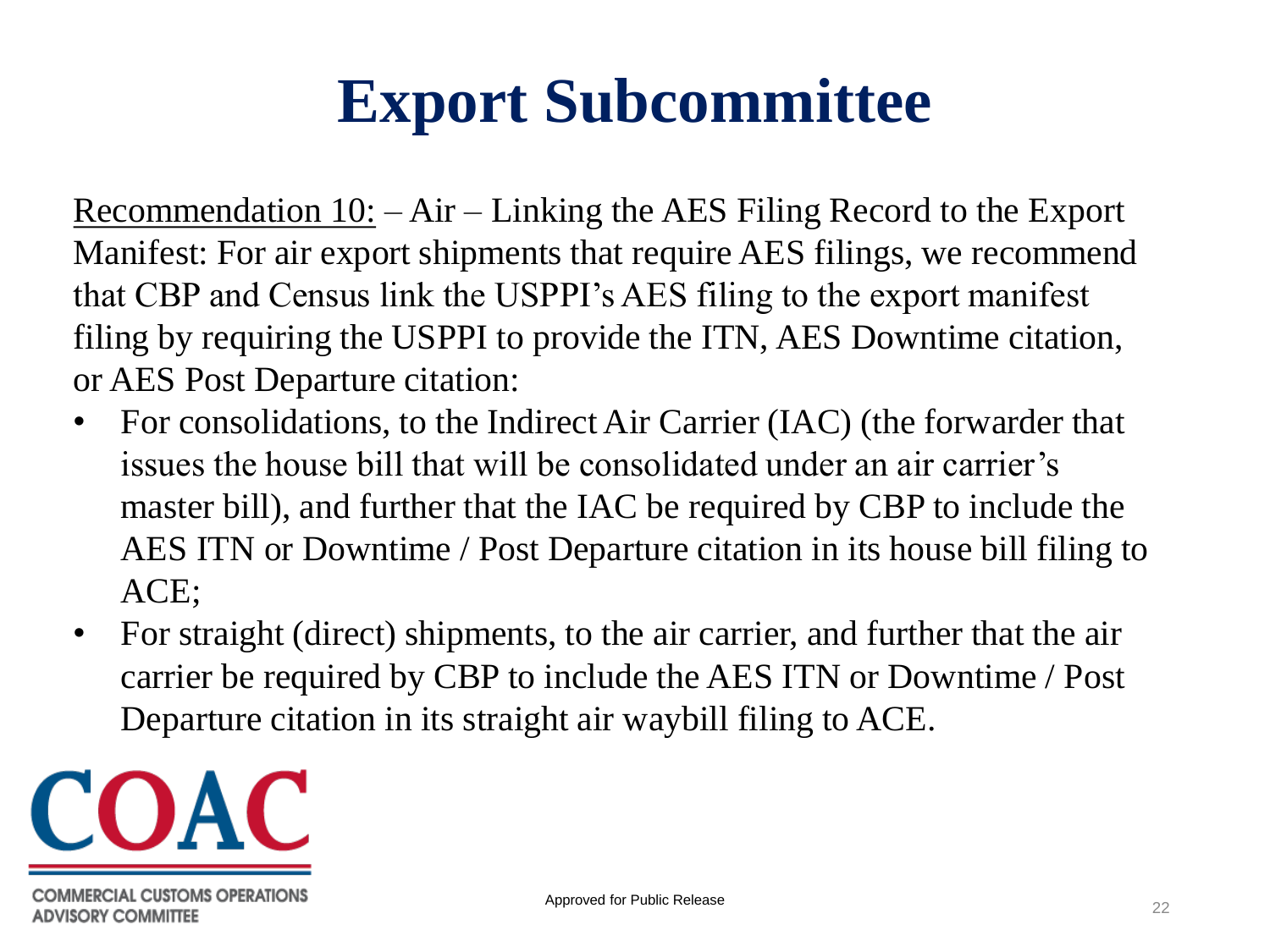Recommendation  $11:$  – Ocean – Reporting AES exemption/exclusion citations: For ocean export shipments that are exempted or excluded from AES filing requirements, we recommend that CBP and Census require the USPPI to provide the 3-character alpha-numeric code that corresponds to the correct exemption or exclusion legend (per the CBP/CENSUS exemption/exclusion code table) to the carrier that issues the lowest level bill of lading. Furthermore, we recommend that CBP require the carrier that issued the lowest level bill of lading to include this three-character exemption code in its bill of lading filing to ACE.

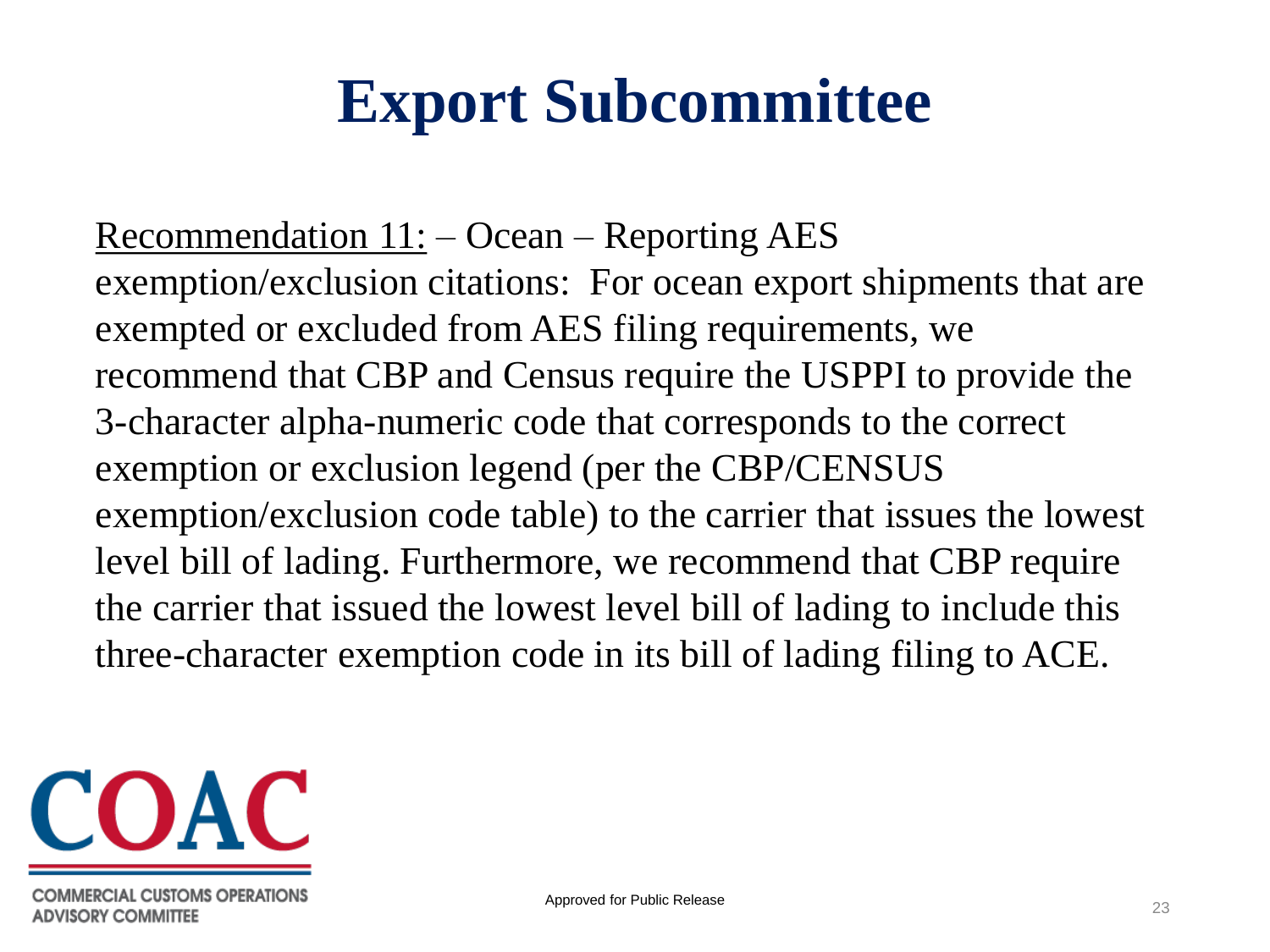Recommendation 12: – Air – Reporting AES exemption/exclusion citations: For air export shipments that are exempted or excluded from AES filing requirements, we recommend that CBP and Census require the USPPI to provide the 3-character alpha-numeric code that corresponds to the correct exemption or exclusion legend (per the CBP/CENSUS exemption/exclusion code table):

- For consolidations, to the IAC, and further that the IAC be required by CBP to include the AES exemption/exclusion citation in its house bill filing to ACE;
- For straight (direct) shipments, to the air carrier, and further that the air carrier be required by CBP to include the AES exemption/exclusion citation in its straight air waybill filing to ACE.

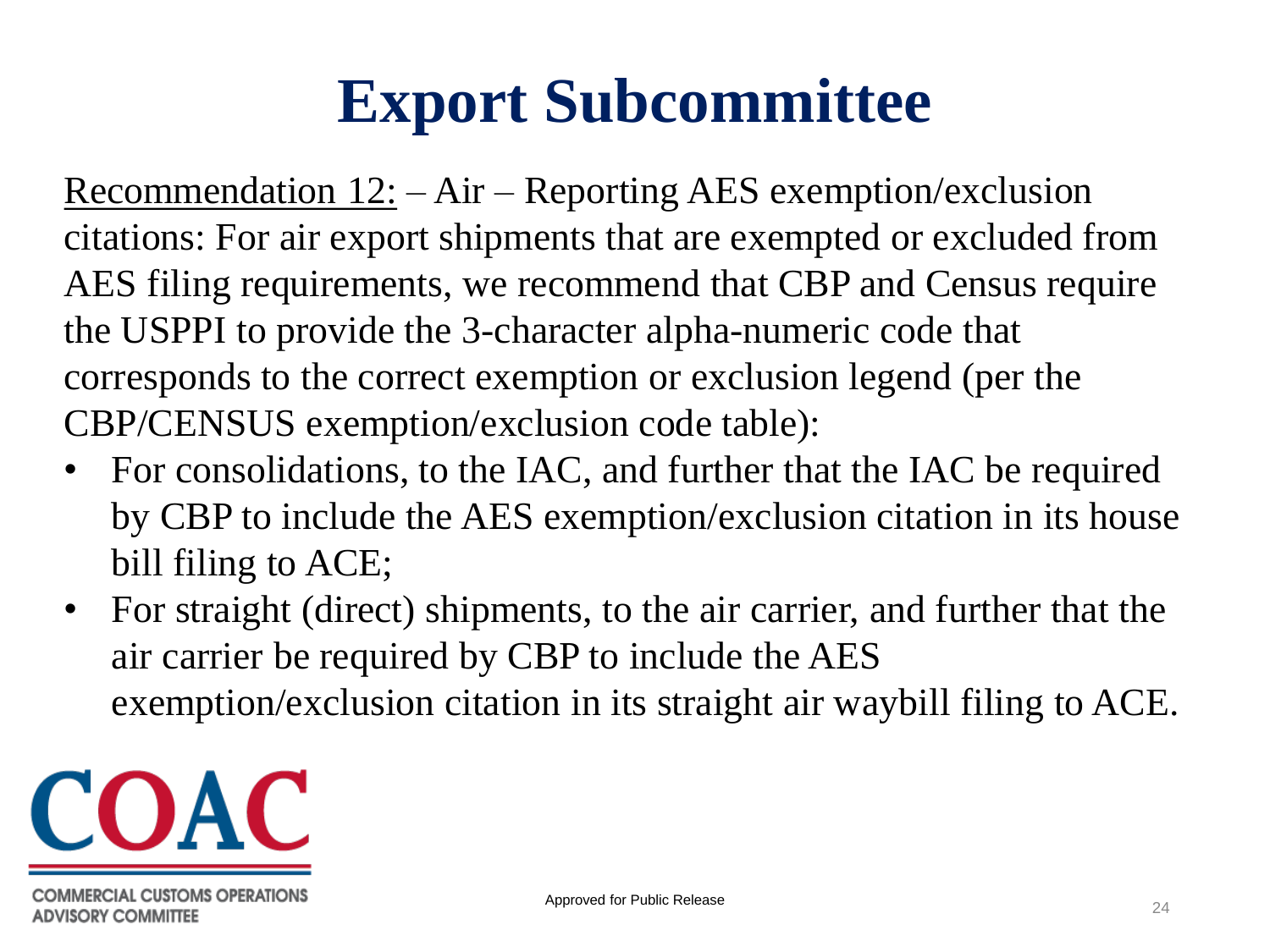Recommendation 13: – Air and Ocean – Linking House Bills to Master Bills): In order to link NVOCC-issued house bills to their corresponding VOCC-issued bills of lading, and IAC-issued house air waybills to their corresponding master air waybill, we recommend that CBP require NVOCC and IAC house bill filers to include the master bill of lading / air waybill number in every house bill filing (as is done today in the ACE M-1 Ocean and Air Import Manifest Systems).

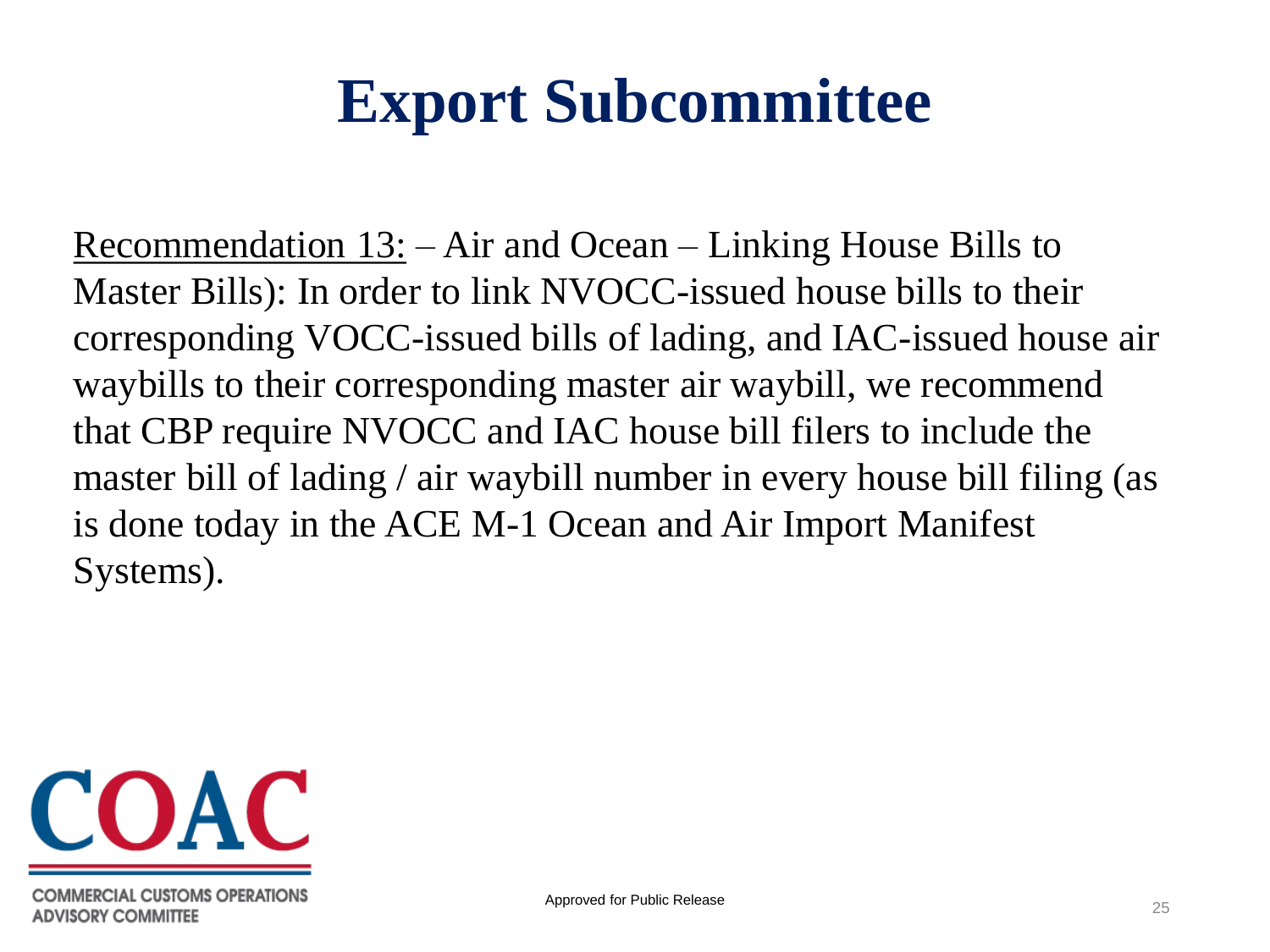Recommendation 14: – NVOCC visibility: In order to provide NVOCC master loaders with the necessary visibility to ensure that they have met all filing requirements, we recommend that CBP include a new ocean manifest required (conditional) data element for house bills: the master loader reference number. Specifically, when a co-loading non-master loader transmits its house bill(s) of lading to CBP, it would be required to include the master loader's bill reference number. This will allow the master loader to verify that all house bills under a given master bill have been properly filed.

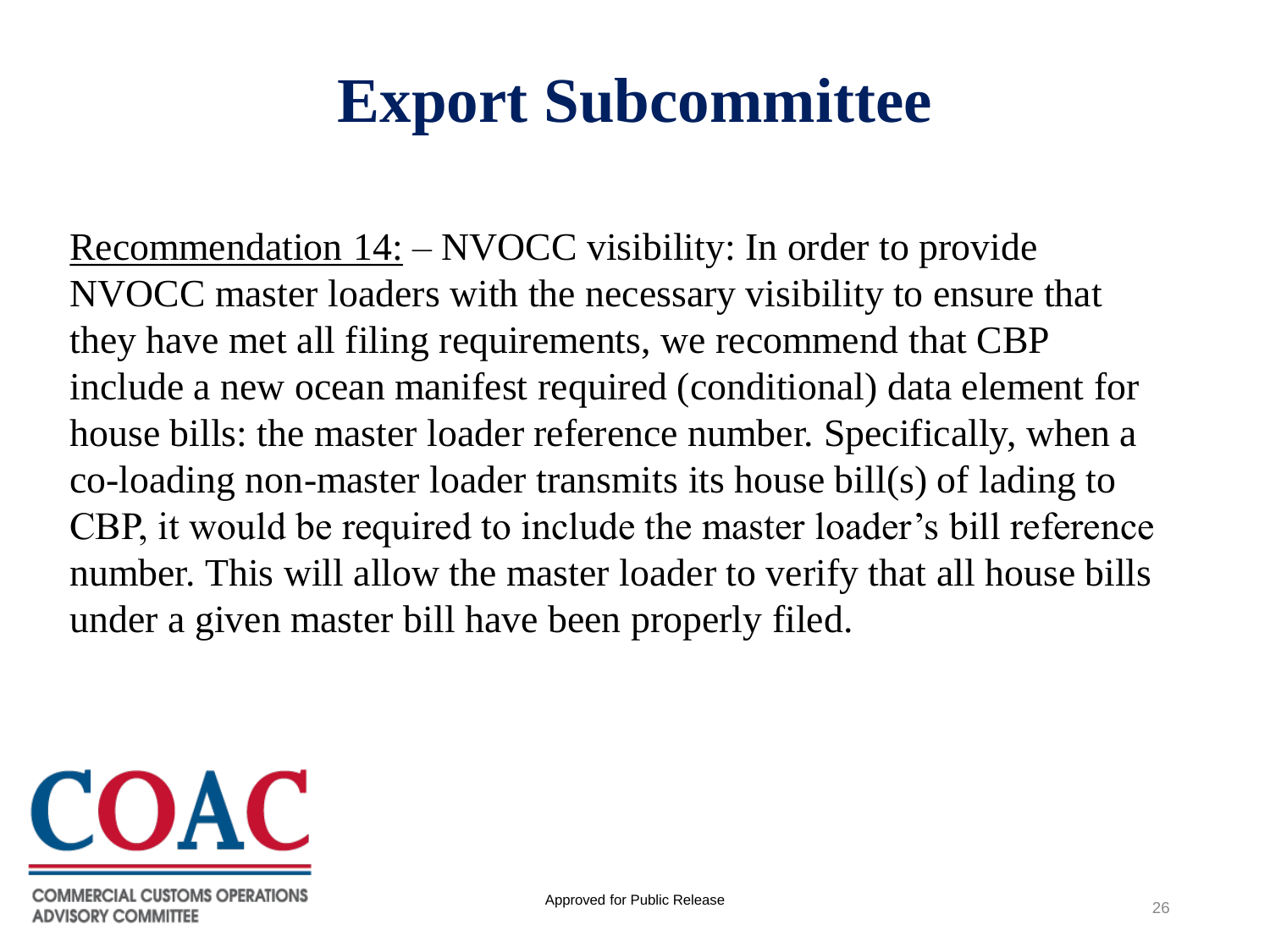Recommendation 15: Following significant industry discussion with CBP and Census, and a survey of ACE user preferences, the trade has selected a new nomenclature of 3-character codes for AES exemptions/exclusions that are more-rationally derived from the corresponding paragraph citations found in the Foreign Trade Regulations. We recommend that CBP and Census adopt this mutually-agreed upon new nomenclature system as soon as possible, ensure that the ACE export system is expeditiously updated with the new nomenclature, and provide broad notice to pilot participants and the trade community overall about 1) the future requirement to identify AES exemptions/exclusions via 3-character codes instead of FTR paragraph citations, and 2) the change in the 3 character nomenclature from that currently programmed to the new tradeapproved codes.

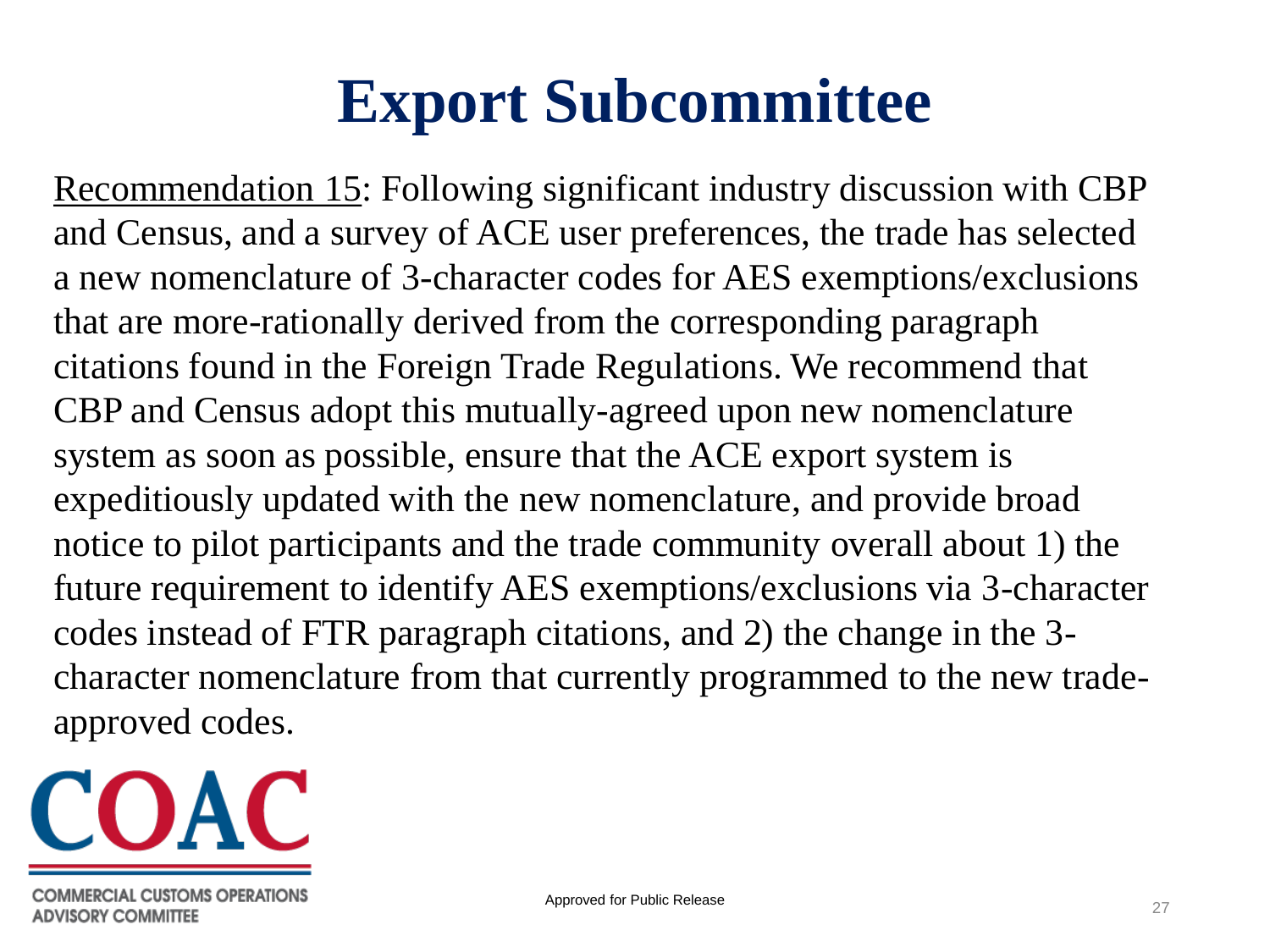# **Public Comment Period**

Please send in your comments or questions via the Chat box in the webinar.

Your comments will be read into the public record and CBP will respond during the public comment period noted on the agenda if time permits.

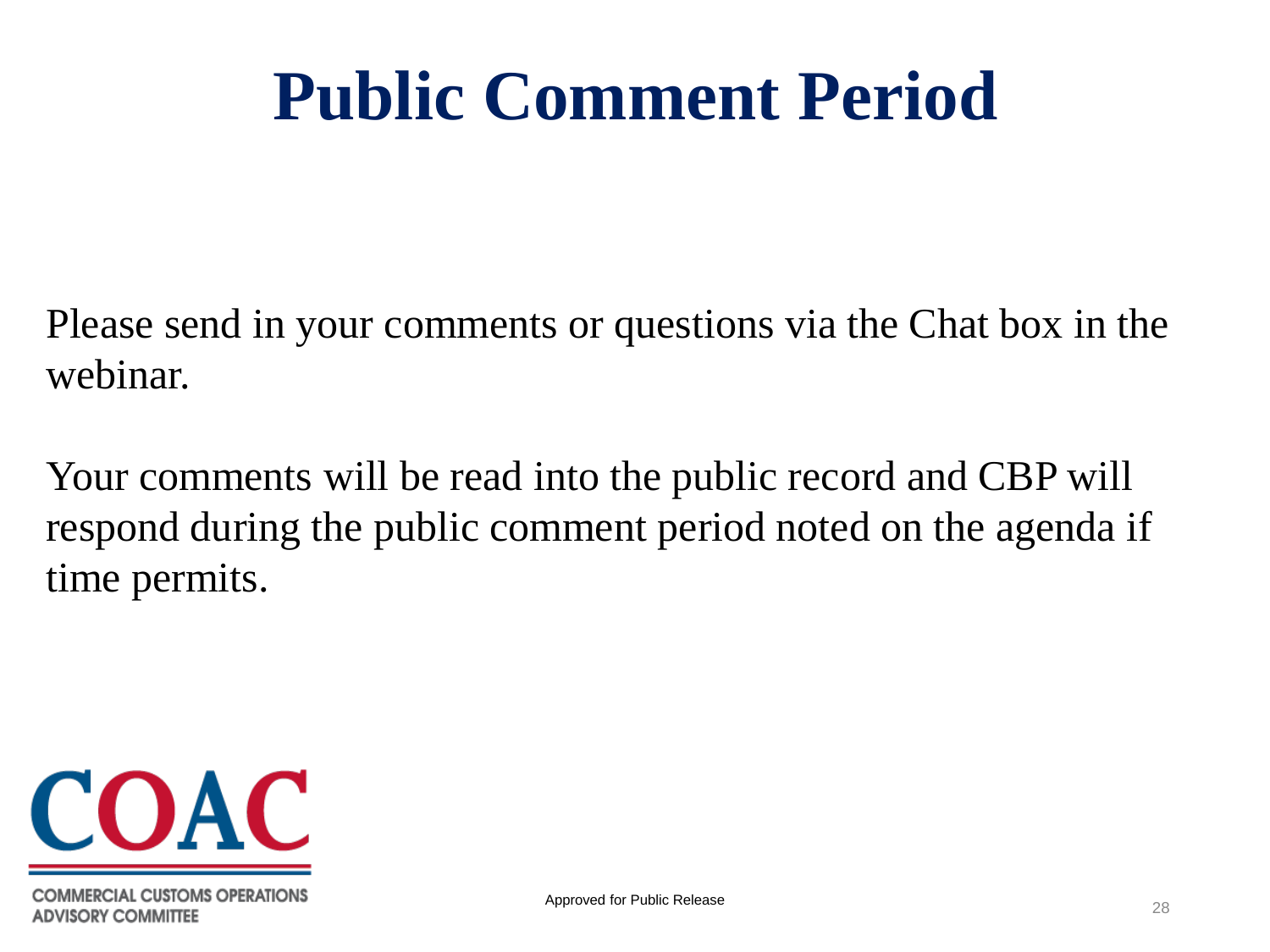### **Trade Enforcement and Revenue Collection (TERC) Subcommittee**

**CBP: Troy Riley**, Executive Director, Commercial Targeting & Enforcement, Office of Trade

**COAC: Lisa Gelsomino,** Member **Kevin Pinel**, Member

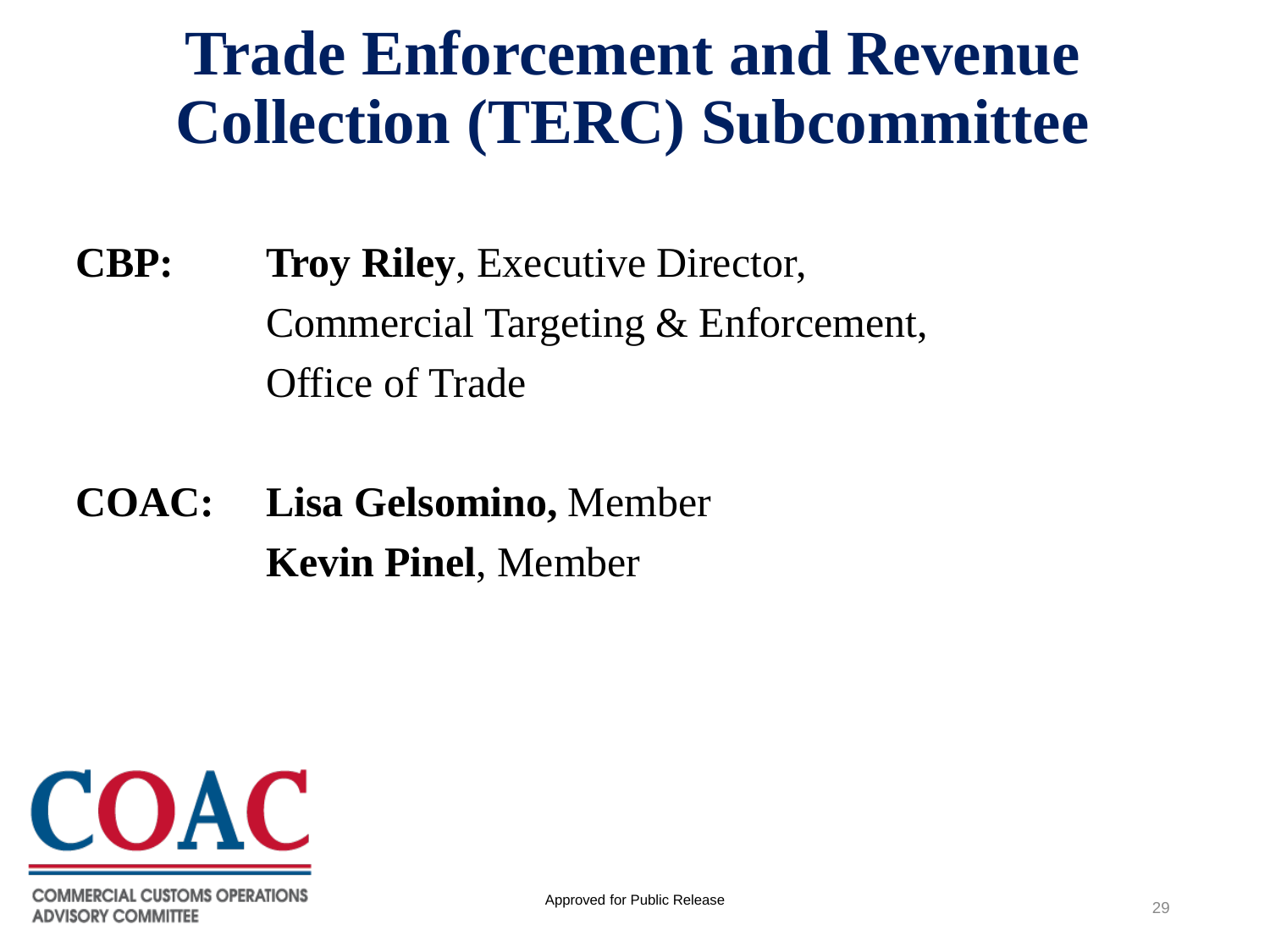#### **Trade Enforcement and Revenue Collection (TERC) Subcommittee**

**Anti Dumping and Countervailing Duty (AD/CVD) and Bond Recommendations**

- 1. To support increased screening, COAC recommends that CBP require live entries for AD/CVD shipments in the following instances:
	- a. An importer with a previous unresolved instance of nonpayment of AD/CVD at the time of entry summary.
	- a. An importer does not pay an increased duty bill within 60 days of issuance unless there is a valid protest issue which can be filed within 180 days of issuance.

COAC also recommends that CBP establish and publicize its policy for removing an importer from live entries once they have rectified any payment problems and/or demonstrate the importer was not at fault for any late file or payment (i.e., due to a technical or processing error).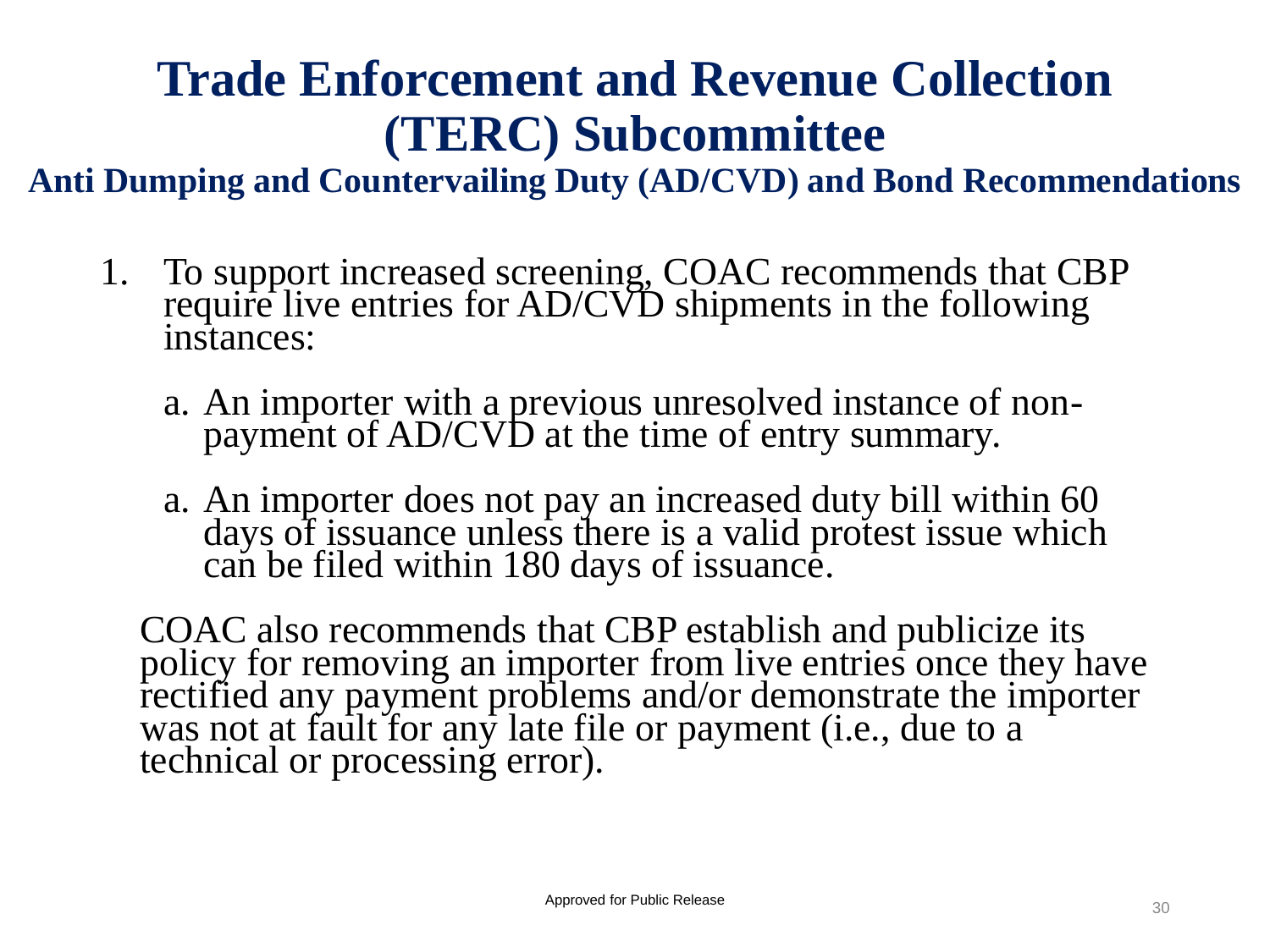#### **Trade Enforcement and Revenue Collection (TERC) Subcommittee AD/CVD and Bond Recommendations**

2. To support increased bonding for AD/CVD shipments, COAC recommends that CBP establish a separate supplemental AD/CVD Bond available as a Single Transaction or Continuous Bond. The supplemental bond should have a separate Activity Code and be required to secure the potential shift in AD/CVD rates for active AD/CVD Orders (estimated 420 active AD/CVD Orders). The TERC Subcommittee will be providing CBP with a white paper that provides recommendations on how the supplemental AD/CVD Bond would be calculated and automated as an eBond in ACE.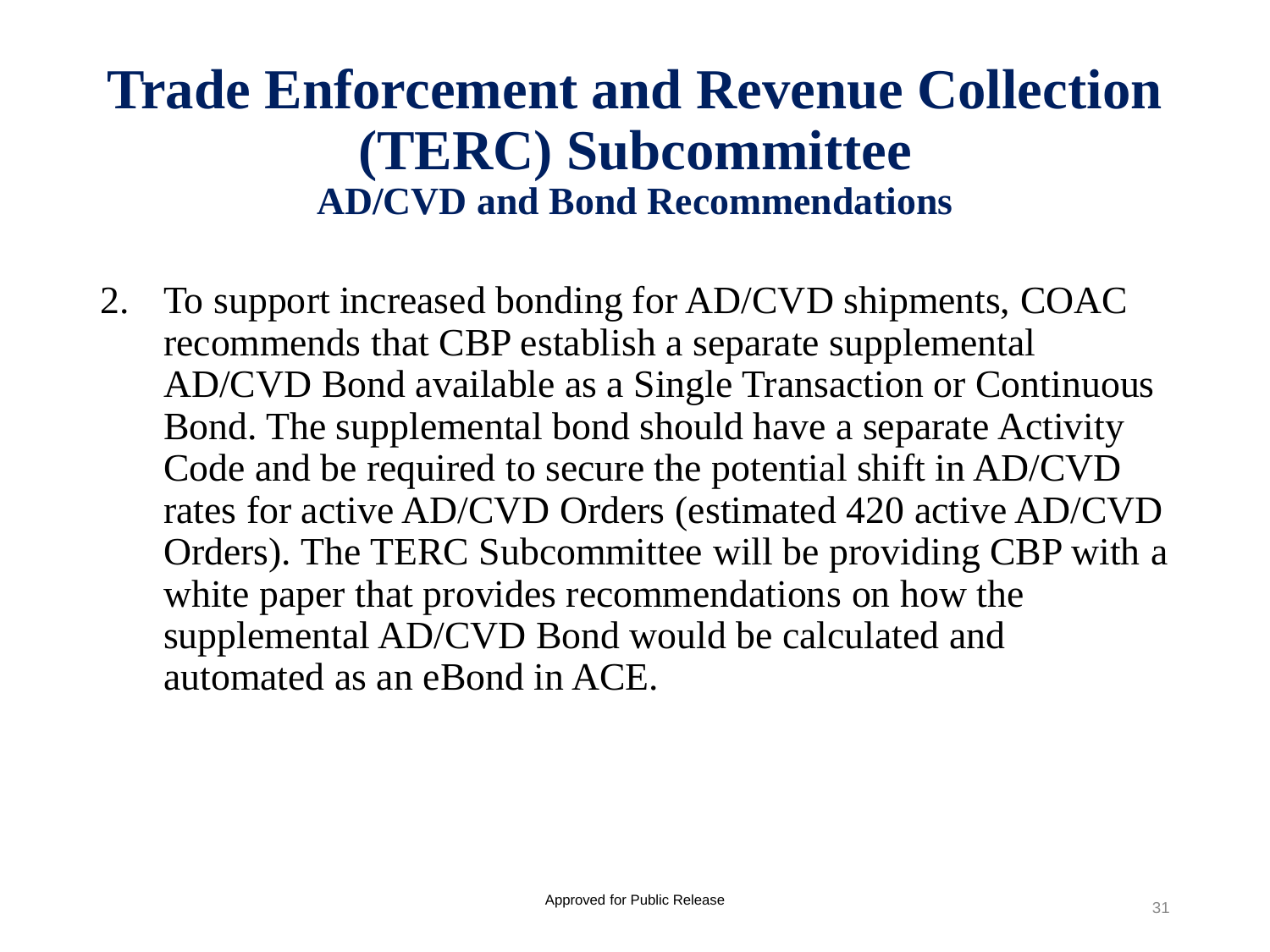#### **Trade Enforcement and Revenue Collection (TERC) Subcommittee AD/CVD and Bond Recommendations**

- 3. COAC recommends that CBP provide additional data and information to sureties to support more robust underwriting of Customs Bonds for  $AD/CVD$ , including:
	- a. Expansion of the Automated Surety Interface (ASI) data to include entry summary line item detail and AD/CVD 10-digit case number so sureties can properly manage and underwrite the risk and help counter AD/CVD evasion.
	- b. Visibility to flagging the AD Reimbursement Statement in ACE as required by 19  $CFR^341.402(f)$ , or in the alternative immediate notification if the AD Reimbursement Statement is not filed with the Entry Summary. This could be accomplished through having the surety as a Secondary Notification Party (SNP) and/or updating the Bond Sufficiency Notification with additional flagging.
	- c. Improving the functionality and information available in the ACE surety portal, especially as ACE migrates to a paperless environment sureties will need to rely on visible access to data and information via the surety portal account.

The above automation is possible due to the creation of an eBond module in ACE and should not require additional funding. These changes can be made as part of the ASI conversion to ACE scheduled to deploy on February 2018.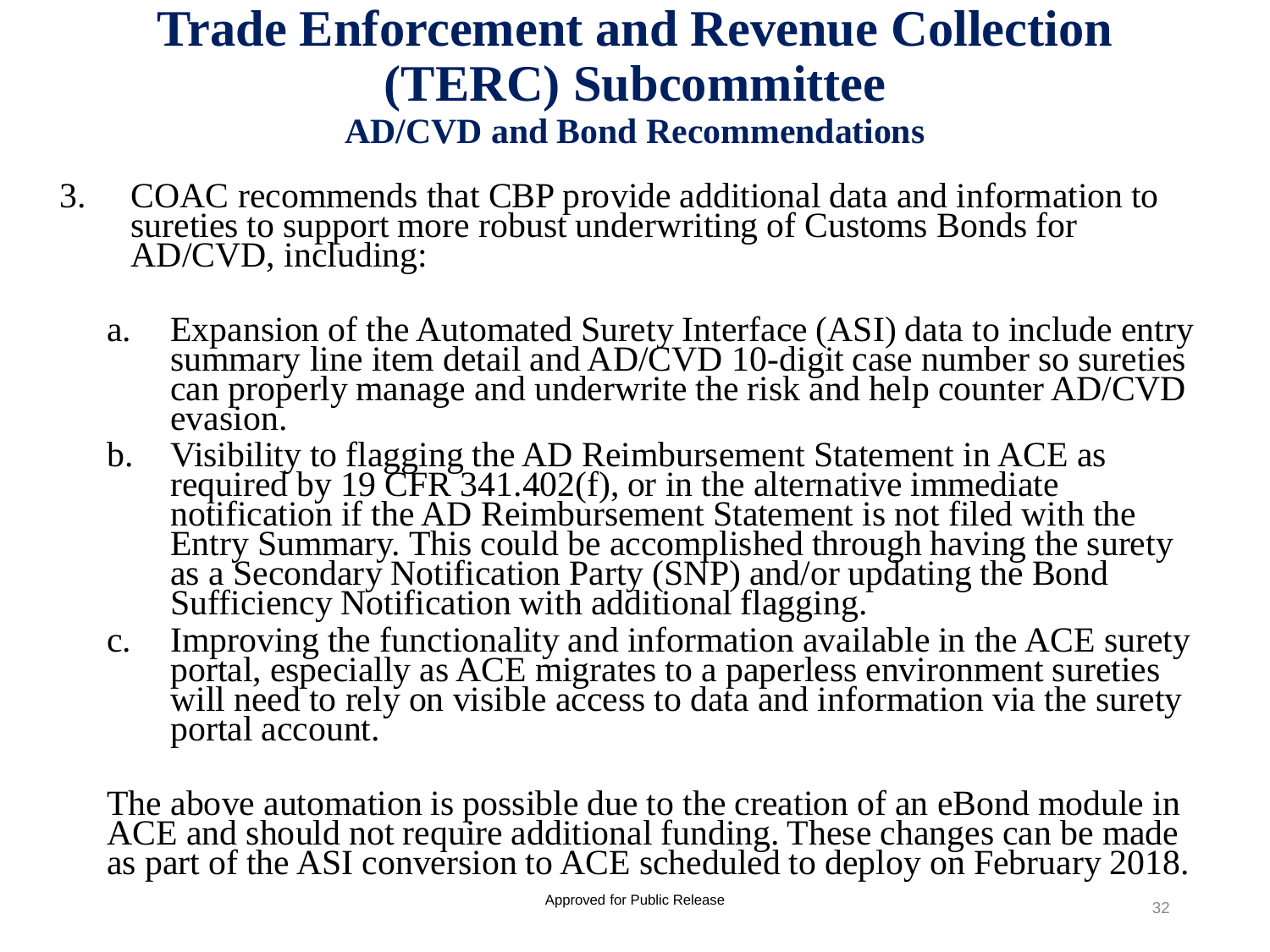#### **Trade Enforcement and Revenue Collection (TERC) Subcommittee AD/CVD and Bond Recommendations**

- 4. COAC further recommends that CBP provide the following notifications to sureties to help manage the potential risk of importer default to CBP:
	- a. Importers placed on sanction by CBP and when they are put on live entry
	- b. Importers who immediately default on payment of Periodic Monthly Statement
	- c. Real time notification of Debit Vouchers
	- d. CBP Form 29-Notice of Action
	- e. CBP Form 4647 Notice to Redeliver Merchandise
	- f. Prior Disclosures related to non-payment of ADD/CVD

All of the above information can be provided to sureties in an automated fashion due to the creation of an eBond module in ACE. The eBond module provides CBP with the ability to include additional data elements electronically via real time messaging, SNP or at a minimum paper copy of notices if not currently automated in ACE.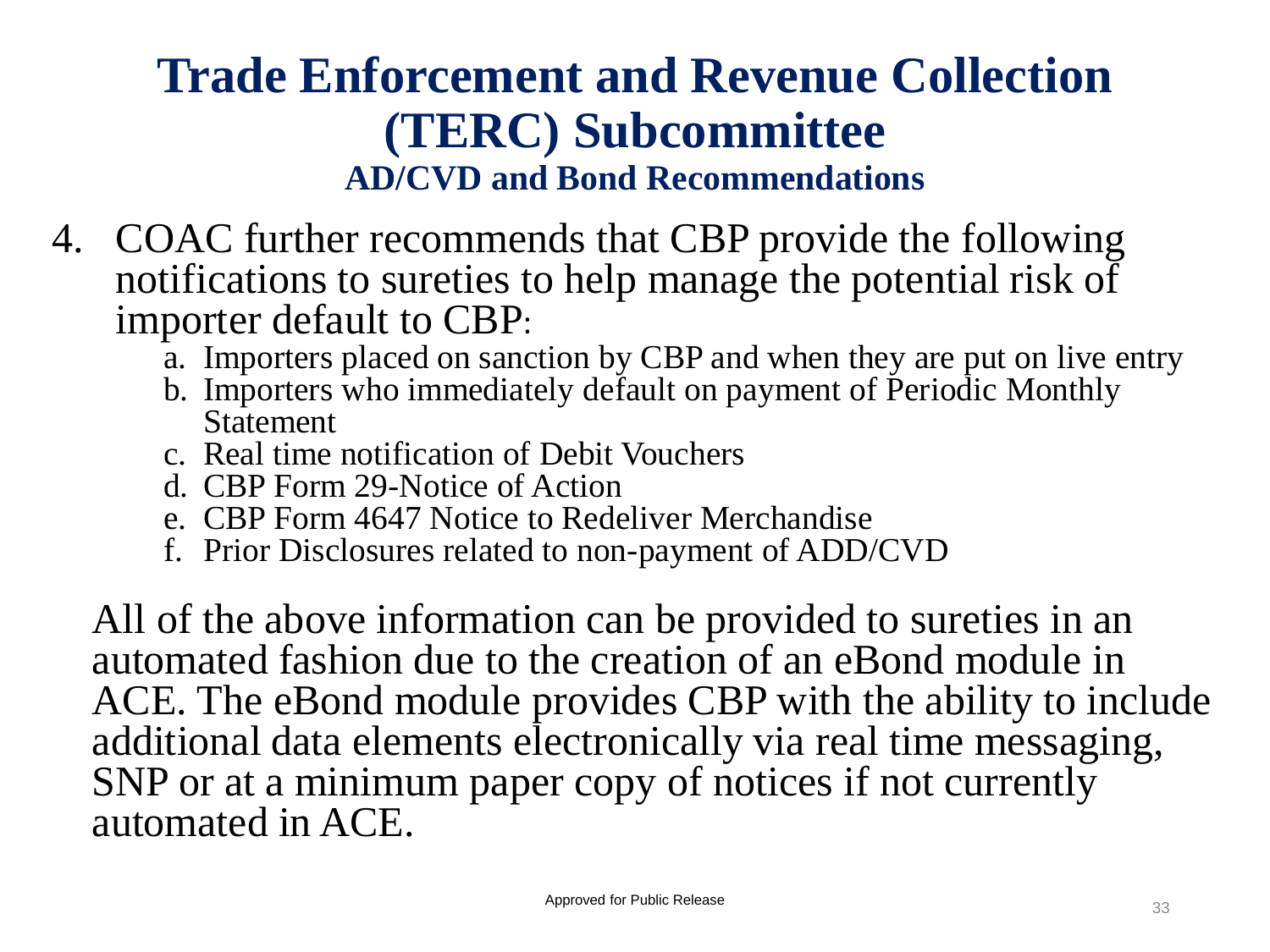#### **Trade Enforcement and Revenue Collection (TERC) Subcommittee AD/CVD and Bond Recommendations**

- 5. COAC recommends that CBP provide sureties with the ability to add and maintain current names and addresses of importers, which are often verified through the underwriting process.
- 6. COAC recommends that CBP monitor accumulation of estimated AD/CVD amounts accruing on unpaid monthly statements against the amount(s) of the bond(s) securing the payment to ensure bond sufficiency.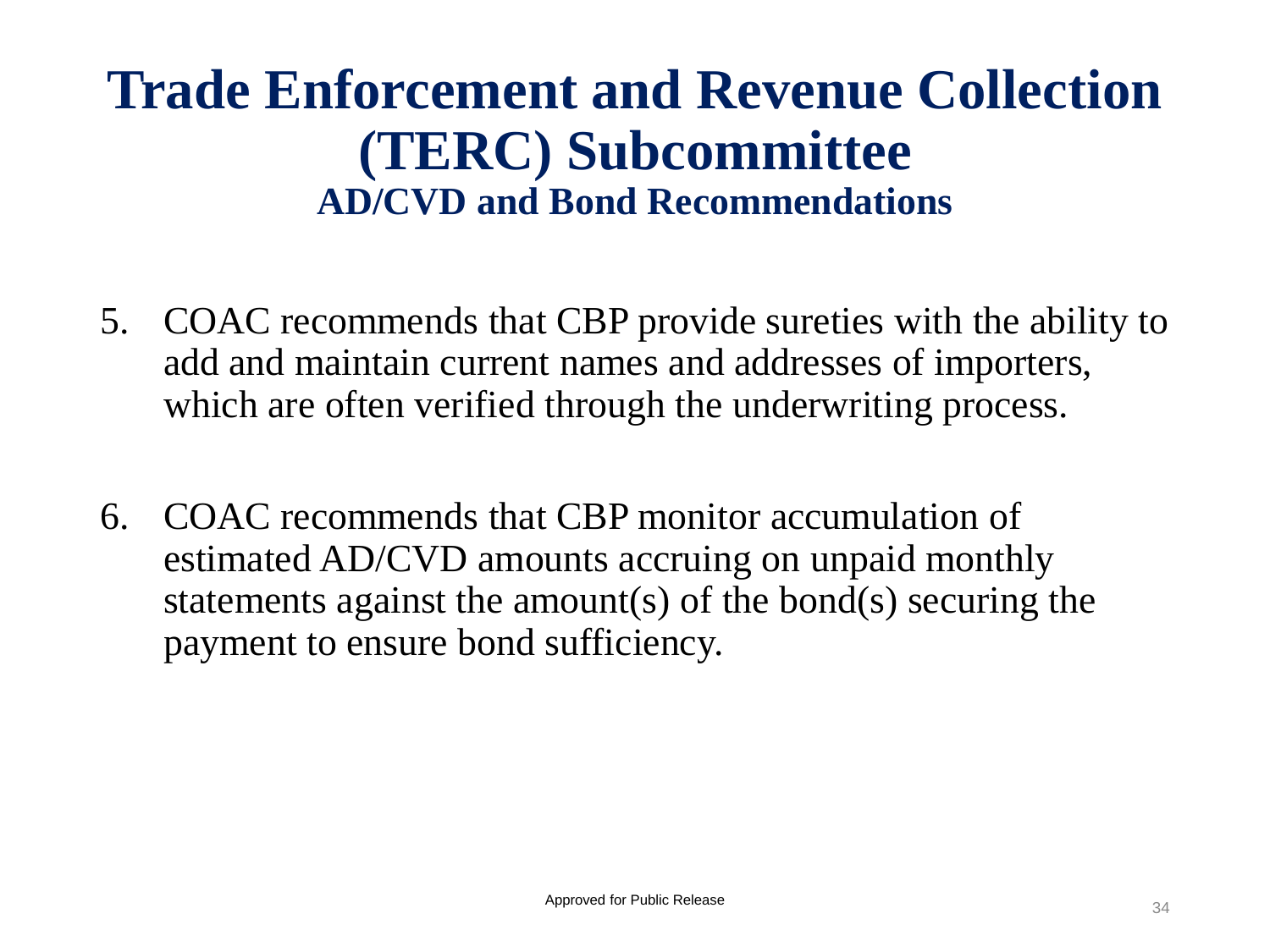#### **Trade Enforcement and Revenue Collection (TERC) Subcommittee Forced Labor Recommendations**

- 1. COAC recommends that CBP continue to actively engage with the DHS Interagency Group as a best practice for cross-agency collaboration to improve forced labor enforcement and facilitation. COAC further recommends that CBP continue to include the COAC Trade Co-Chairs for the Forced Labor Working Group (FLWG) to ensure bi-directional feedback from all government agencies and non-government stakeholders.
- 2. COAC recommends that CBP work with the DHS Interagency Group to co-create a "U.S. Goods Forced Labor Accountability Matrix" that will also outline the different government agencies involved with efforts to combat forced labor overseas to better understand each of their roles, responsibilities, and authorities. This Matrix is a high priority for the trade and should be reviewed with the Forced Labor Working Group prior to the next COAC meeting.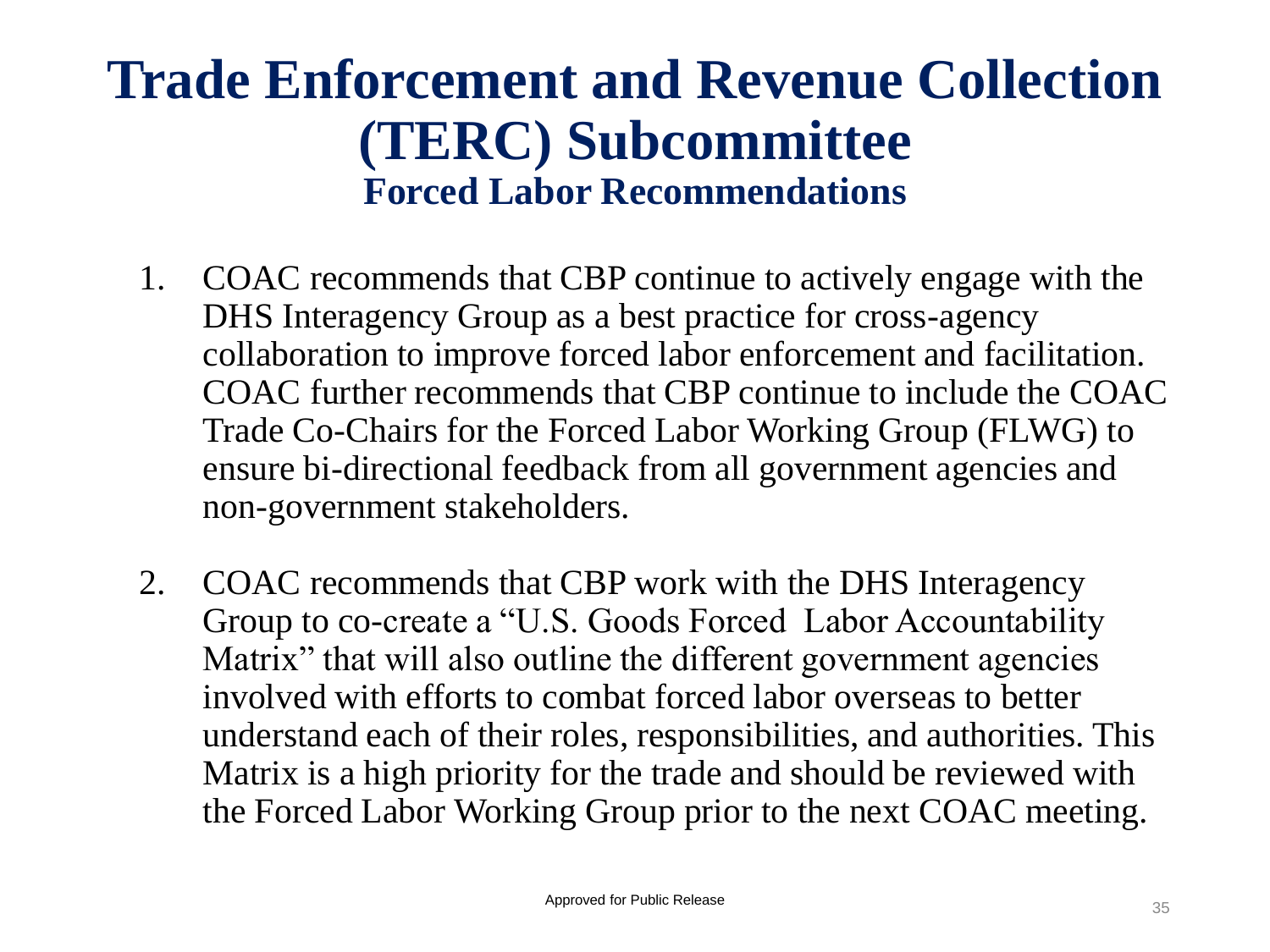#### **Trade Enforcement and Revenue Collection (TERC) Subcommittee Forced Labor Recommendations**

3. COAC appreciates CBPs efforts to implement the Forced Labor Working Group's (FLWG's) prior recommendations, especially the recent issuance of an updated Informed Compliance Publication. As CBP continues to self-initiate and enforce forced labor allegations, COAC recommends that CBP seek additional feedback from the FLWG on how CBP Form 28 Requests for Information (CBPF 28 requests) are being handled uniformly at all centers of excellence and expertise. For example, some requests are more akin to an audit of an importer's entire supply chain and sourcing factors rather than a request for information related to one set of transactions and/or supplier. Instructions must be clear so importers know how to properly and timely respond to CBPF 28 requests.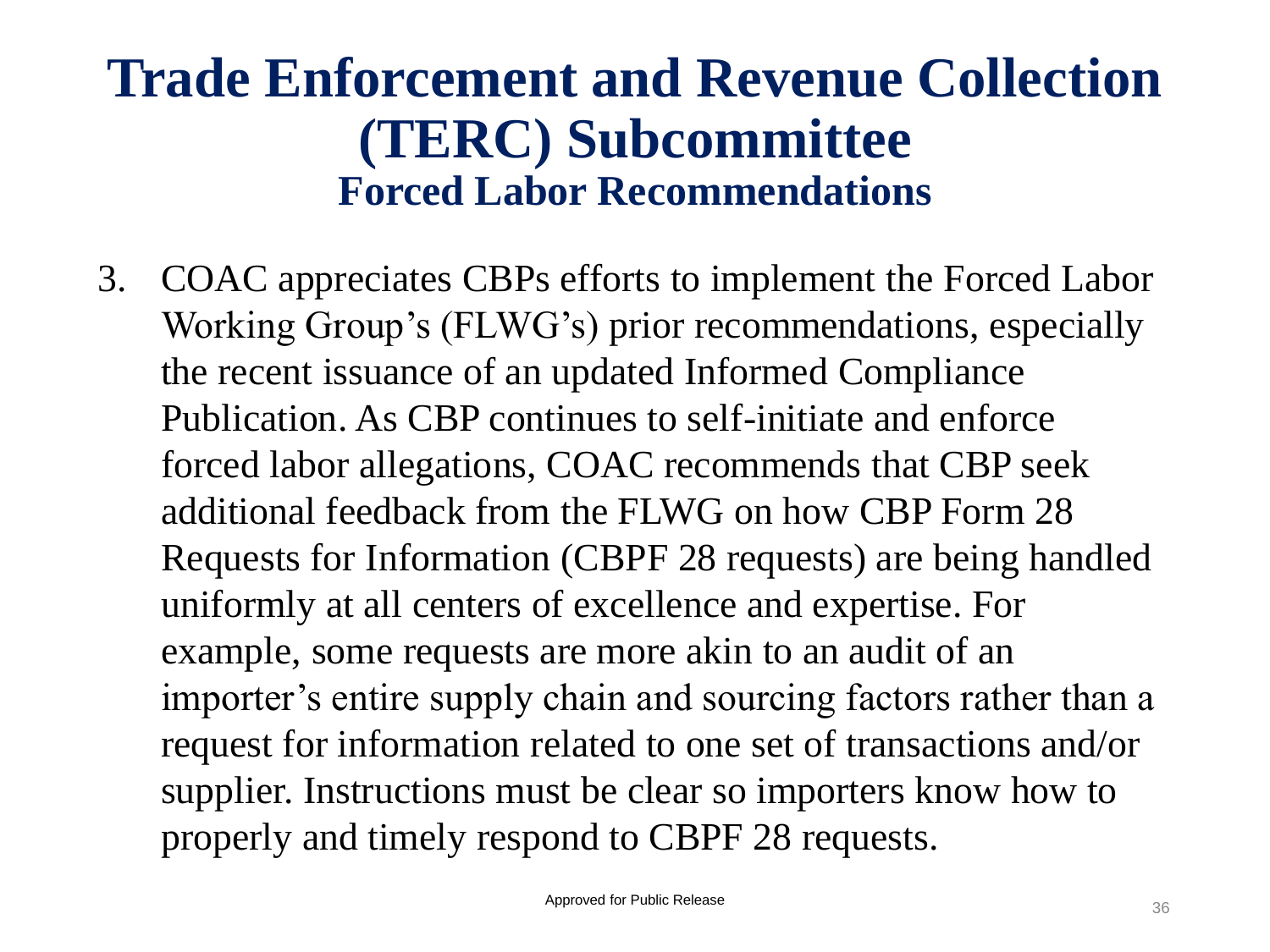#### **Trade Enforcement and Revenue Collection (TERC) Subcommittee Forced Labor Recommendations**

- 4. COAC recommends that CBP publicize ongoing work to address and combat forced labor including other metrics besides Exclusions or WROs, such as:
	- a. Number of imports examined for potential forced labor violations
	- b. Number of shipments detained, denied entry, and/or seized due to forced labor
	- c. Number of self-initiated cases and CBPF 28 requests.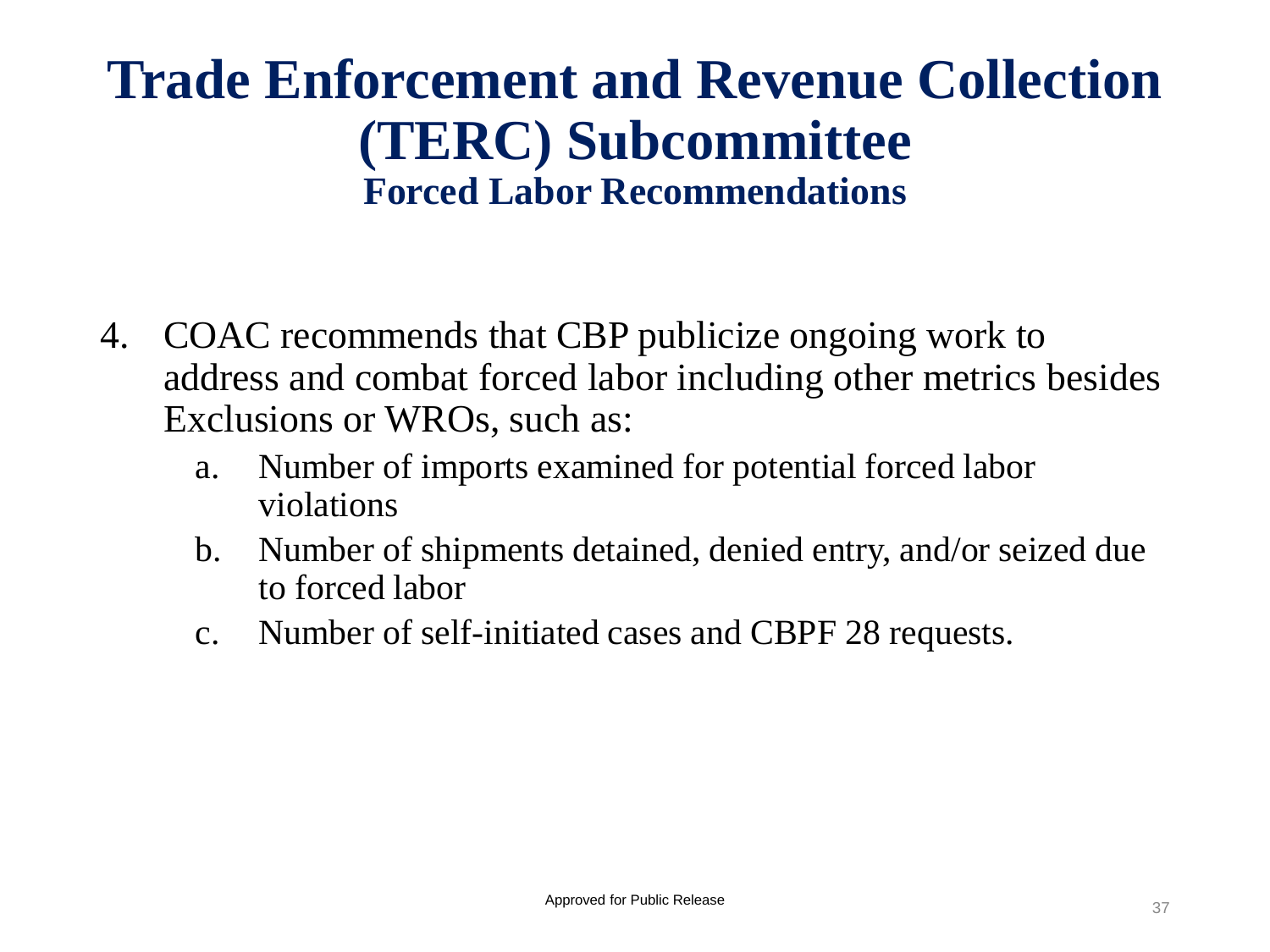#### **Trade Enforcement and Revenue Collection (TERC) Subcommittee Forced Labor Recommendations**

- 5. COAC recommends that CBP conduct additional outreach using a variety of methods, such as:
	- **a. Small and Medium-Sized Businesses Campaigns.** These companies may not have a compliance department, and there is a need to educate owners or transportation managers. CBP can do so by publishing bulletins and blogs, conducting and recording webinars and FAQs, and working with the Small Business Administration and U.S. Chamber of Commerce to expand outreach.
	- **b. C-Level Executive Campaigns.** CBP can do so by implementing campaigns that focus on WRO case studies and enforcement metrics similar in nature to AD/CVD and IPR statistics that are publicized on a regular basis.
	- **c. Public Outreach:** Continue to publicize the ability and process to report forced labor allegations via e-allegations and the personal/financial reward for doing so.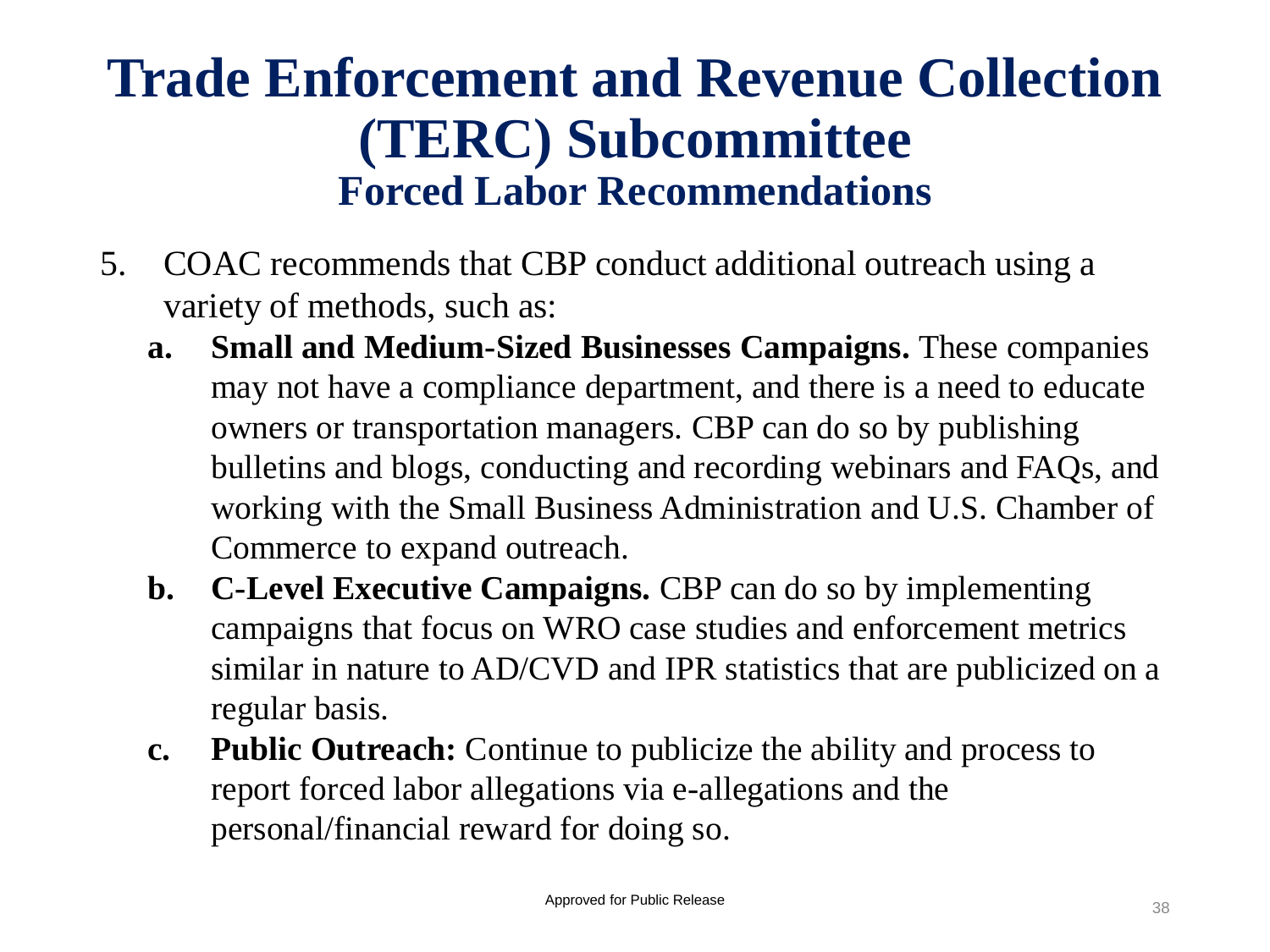#### **Trade Enforcement and Revenue Collection (TERC) Subcommittee Forced Labor Recommendations**

6. COAC recommends that CBP continue to have the Forced Labor Working Group (FLWG) act as a standing forum of subject matter experts that can be called together by CBP when any forced labor issues arise to solicit feedback and advice from the trade and all stakeholders within the FLWG.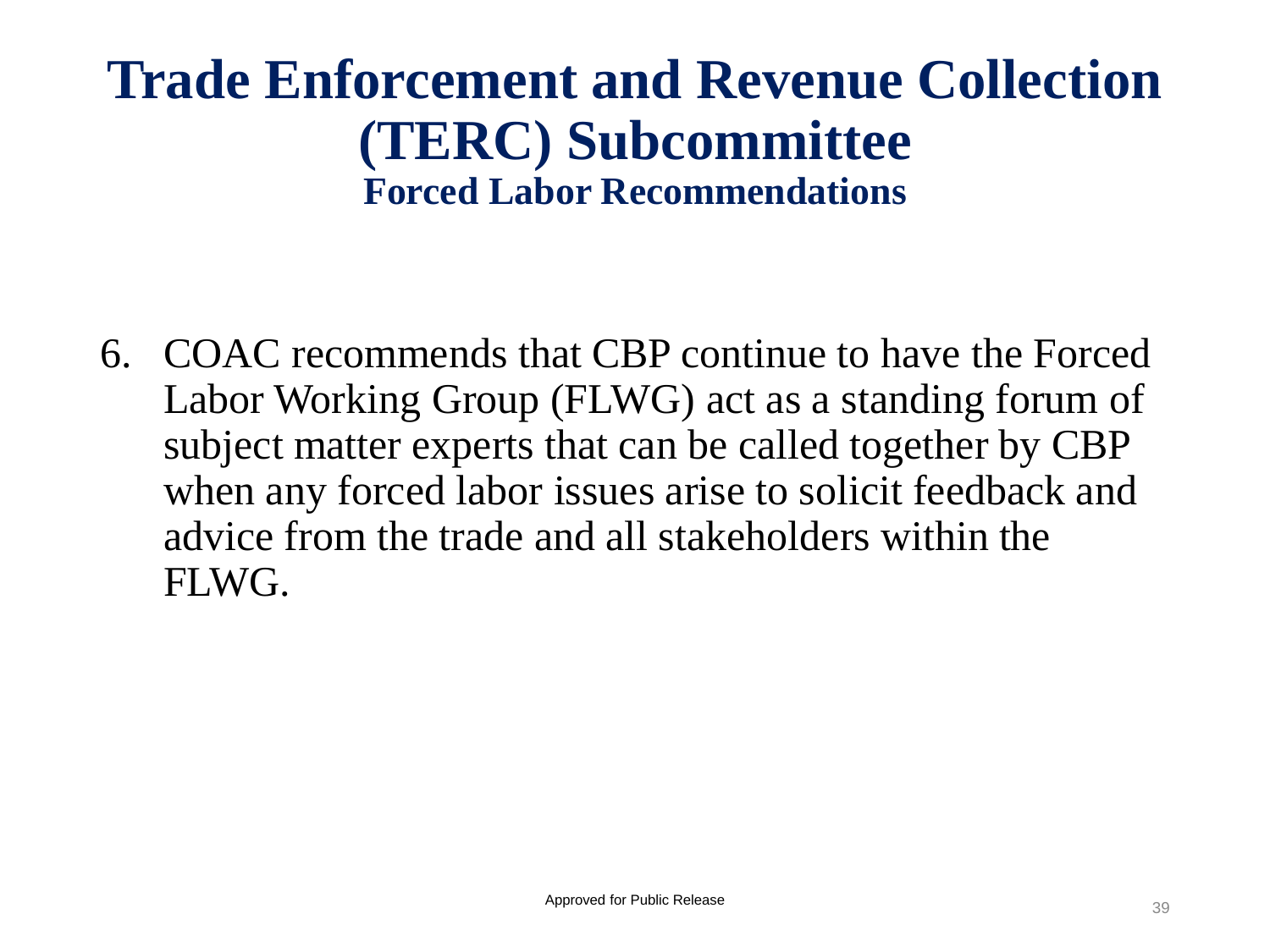# **Public Comment Period**

Please send in your comments or questions via the Chat box in the webinar.

Your comments will be read into the public record and CBP will respond during the public comment period noted on the agenda if time permits.

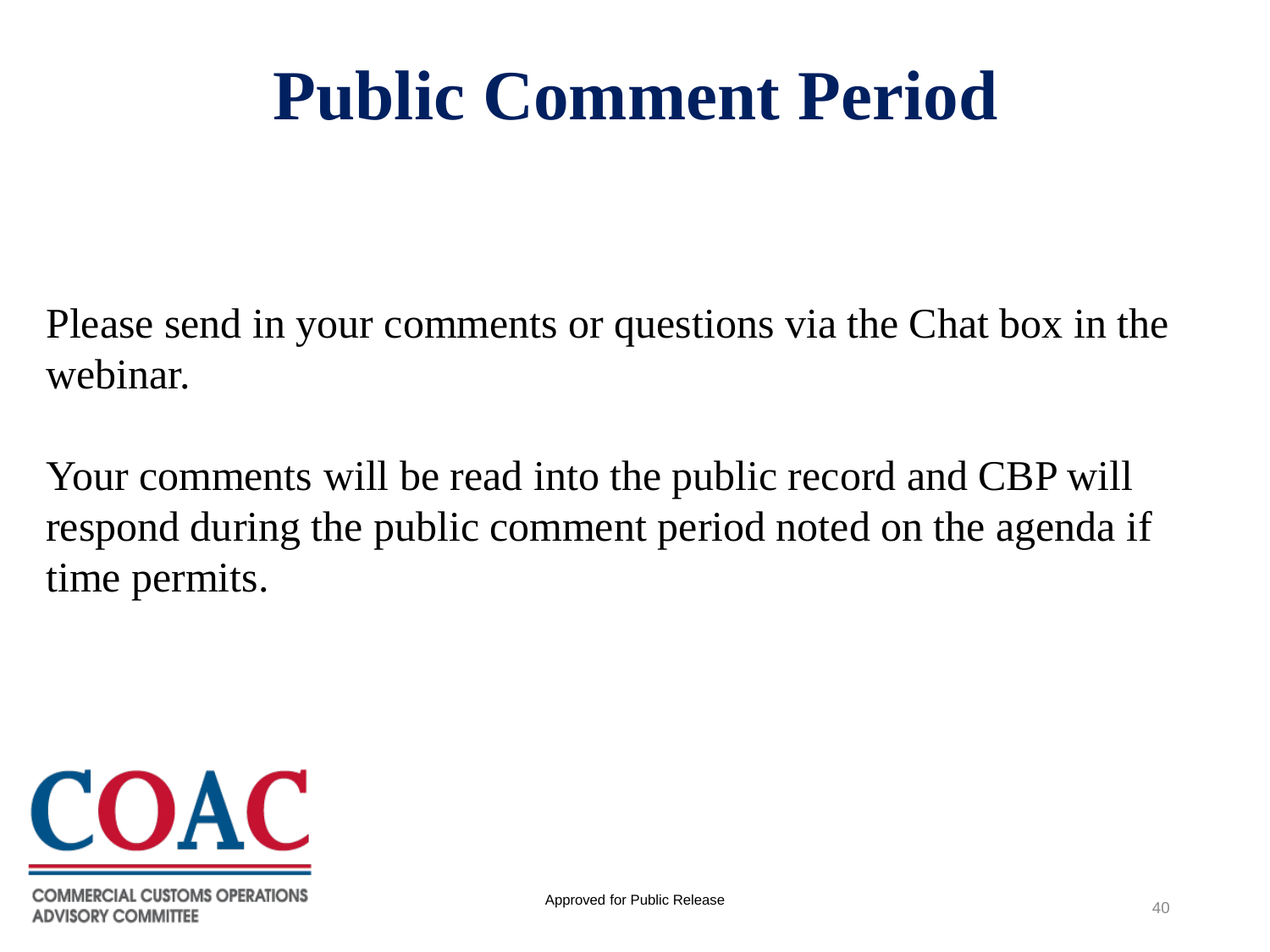# **Global Supply Chain Subcommittee**

**CBP: Elizabeth Schmelzinger,** Director, Customs Trade Partnership Against Terrorism (CTPAT), Cargo and Conveyance Security, Office of Field Operations

> **James Swanson**, Director, Cargo Security and Controls, Cargo and Conveyance Security, Office of Field Operations

**COAC: Adam Salerno**, Member **Brandon Fried**, Member **Celeste Catano**, Member

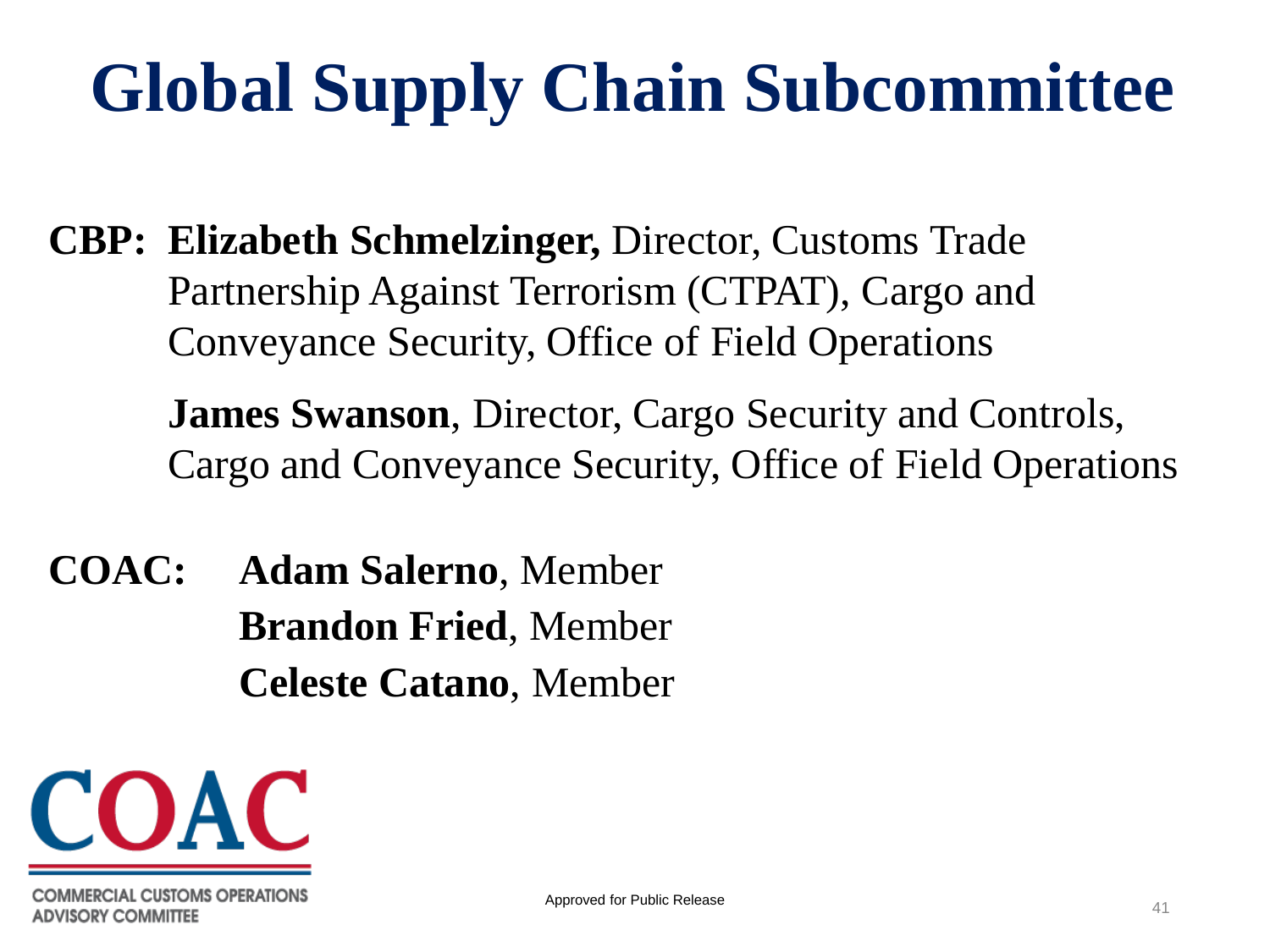# **Public Comment Period**

Please send in your comments or questions via the Chat box in the webinar.

Your comments will be read into the public record and CBP will respond during the public comment period noted on the agenda if time permits.

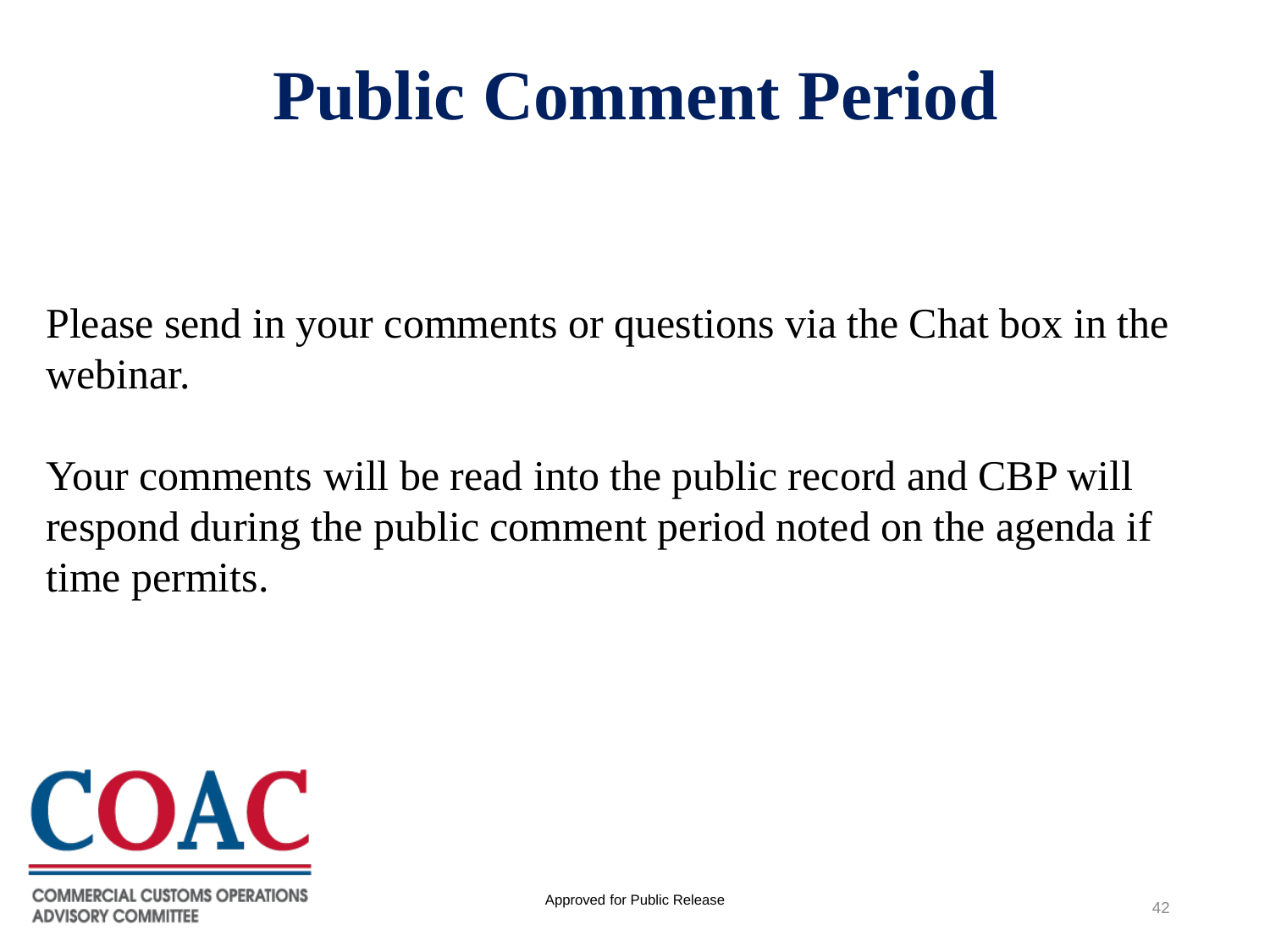



**COMMERCIAL CUSTOMS OPERATIONS ADVISORY COMMITTEE**